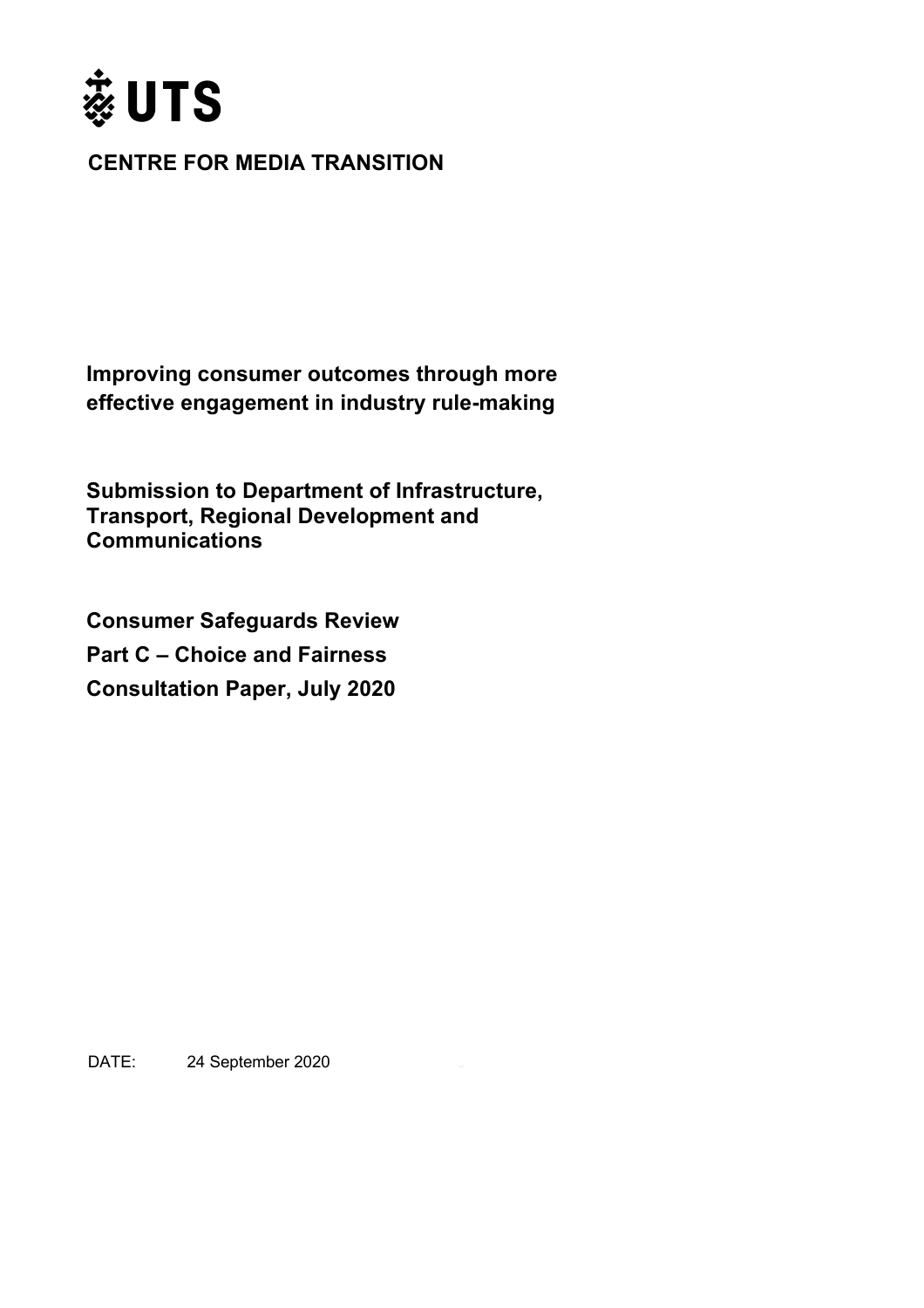### **About the Centre for Media Transition**

The Centre for Media Transition is an interdisciplinary research centre established jointly by the Faculty of Law and the Faculty of Arts and Social Sciences at the University of Technology Sydney.

We investigate key areas of media evolution and transition, including: journalism and industry best practice; new business models; and regulatory adaptation. We work with industry, public and private institutions to explore the ongoing movements and pressures wrought by disruption. Emphasising the impact and promise of new technologies, we aim to understand how digital transition can be harnessed to develop local media and to enhance the role of journalism in democratic, civil society.

This submission was prepared by:

- Dr Karen Lee, Senior Lecturer, Faculty of Law
- Dr Derek Wilding, Co-Director, Centre for Media Transition

#### **Contact**

Centre for Media Transition Faculty of Law, University of Technology Sydney Building 2, Level 15 UTS City Campus, Broadway PO Box 123, Broadway NSW 2007

cmt@uts.edu.au +61 2 9514 9669

cmt.uts.edu.au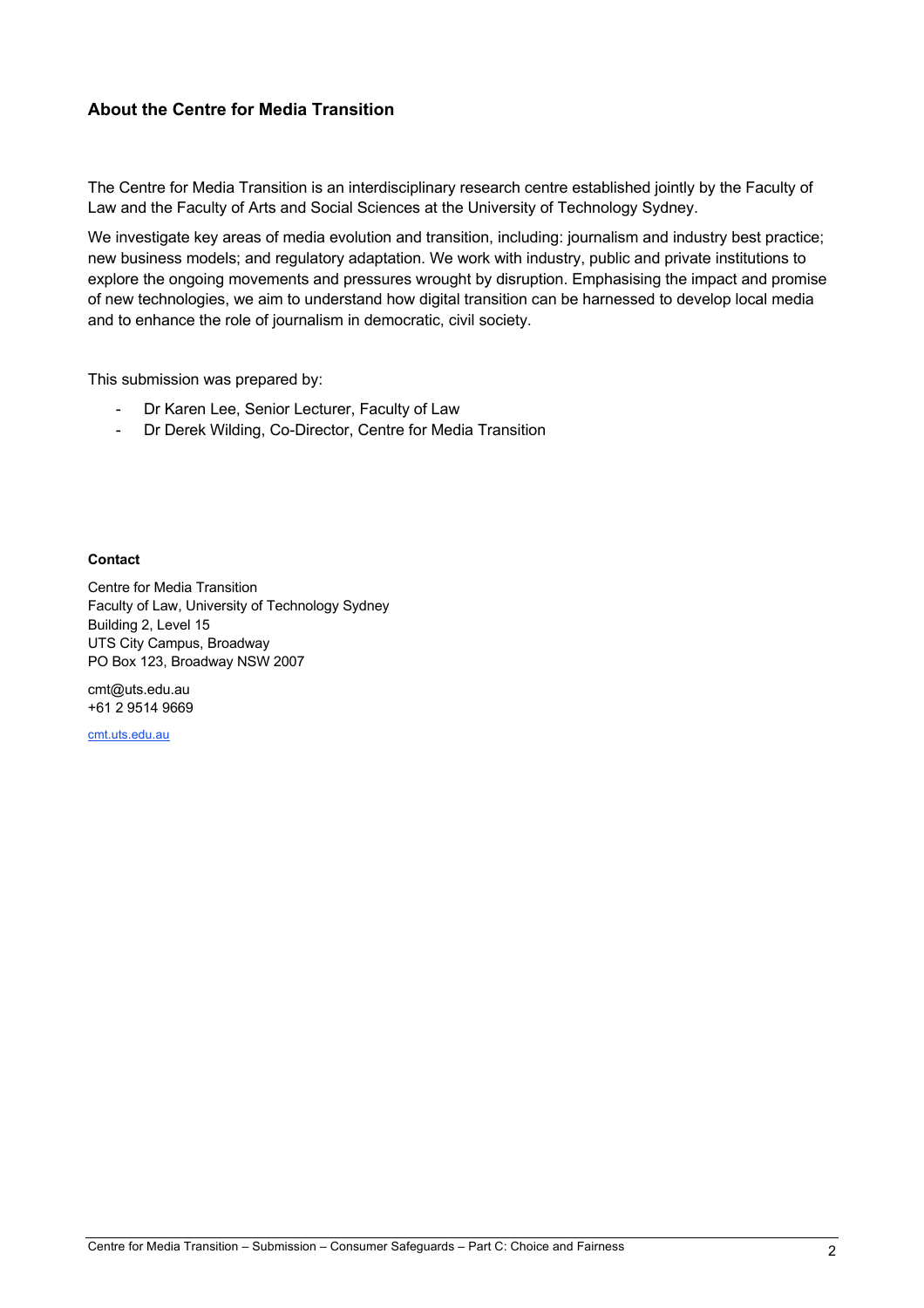# **1. Introduction and summary**

Thank you for the opportunity to contribute to this consultation on Part C of the Consumer Safeguards Review, Choice and Fairness.

As our submission is based upon recent research relating directly to an aspect of the review, we address only the following issue raised in the Consultation Paper:

### **Proposal 2—The telecommunications consumer protection rulemaking process should be reformed to improve its effectiveness.**

Aspects of our research are discussed at some length below as they directly address a core element of Principle 3: 'The rule-making process should be timely, efficient, *enable a wide range of views to be considered* and produce clear, targeted rules'.

Responses to the Issues for Comment relating to Proposal 2 are presented in section 7 below. In summary, we support the continuation of co-regulation, but in an improved form that ensures adequate public and consumer engagement in the development of consumer codes of practice, with enhanced registration criteria applied by the regulator. We do not support a reversion to government regulation with secondary matters assigned to industry self-regulation.

## **2. Overview of our research**

In November 2019, we completed an 18-month research project, funded by the Australian Communications Consumer Action Network (ACCAN), examining public engagement in industry rulemaking in a converged communications environment.1 Our report *Responsive Engagement: Involving Consumers and Citizens in Communications Industry Rule-making*<sup>2</sup> was published by ACCAN. A supplementary report, *Industry Bodies and Schemes in the Communications Sector*, <sup>3</sup> which provides detailed summaries of the industry bodies and schemes (referred to below as 'industry schemes') we examined, was published by the Centre for Media Transition. A summary article appeared in the December 2019 edition of the *Communications Law Bulletin* published by the Communications and Media Law Association. A further article, comparing the self-regulatory schemes to the co-regulatory schemes, was published in the April 2020 edition of *InterMedia* published by the International Institute of Communications.

In our report, *public engagement* refers to all forms of *public communication*, *public consultation* and *public participation* (represented in Figure 1 below).

*Public communication* involves an industry scheme conveying information about a rule-making initiative to consumers or citizens.

*Public consultation* consists of consumers or citizens being offered an opportunity to supply information relating to, or an opinion about, a rule-making initiative to an industry scheme at the invitation of or following a request made by an industry scheme. Unlike public participation, public consultation does not involve any dialogue between the industry scheme and consumers and members of the public. The industry scheme solicits (or refers to) information or opinion that

<sup>&</sup>lt;sup>1</sup> The operation of the ACCAN is made possible by funding provided by the Commonwealth of Australia under section 593 of the *Telecommunications Act 1997*. This funding is recovered from charges on telecommunications carriers.

<sup>2</sup> Lee, K. & Wilding, D. 2019, *Responsive Engagement: Involving Consumers and Citizens in Industry Rule-making*, Australian Communications Consumers Action Network, Sydney. This report is referred to below as '*Responsive Engagement'* or 'our report'. Some of the text in this submission is taken from that report.

<sup>3</sup> Lee, K. & Wilding, D. 2019, *Industry Bodies and Schemes in the Communications Sector: Rule-making Frameworks and Consumer and Citizen Engagement*, UTS Centre for Media Transition, Sydney. This report is referred to below as '*Rule-making Frameworks and Consumer and Citizen Engagement'*.

Centre for Media Transition – Submission – Consumer Safeguards – Part C: Choice and Fairness 3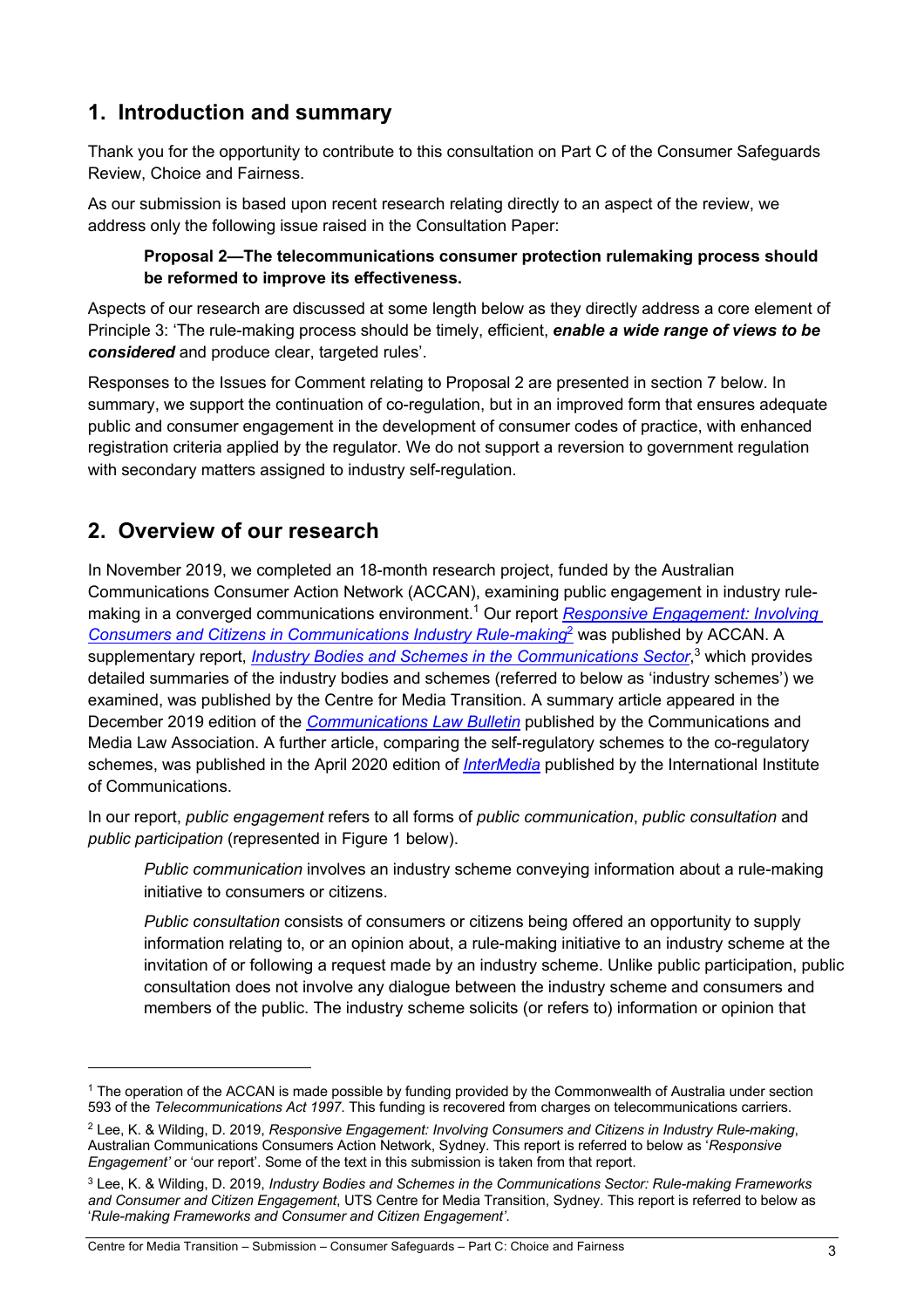originates from, or is generated by, consumers and members of the public.

*Public participation* means an exchange between an industry scheme and consumers and members of the public (relevant to a rule-making initiative) to the extent that it involves dialogue or conversation between them. This may consist of some involvement in the crafting of rules and/or acts of decision-making.



**Figure 1: Components of Public Engagement**

As part of the project, we identified 20 self- and co-regulatory schemes operating in the advertising, media, and online telecommunications sectors (collectively referred to as the 'communications industry').<sup>4</sup> The schemes included the co-regulatory codes of practice administered by the telecommunications and broadcasting peak bodies, Communications Alliance and Free TV Australia; the self-regulatory press and advertising schemes operated by the Australian Press Council and the Australian Association of National Advertisers; the domain name registration scheme operated by .au Domain Administration Limited (auDA); and the cross-sector rule-making of Standards Australia. Our main focus in the research was the mechanisms these schemes use to engage with consumers and citizens during rule-making.

Of the 20 bodies and schemes we examined in this research, 11 were subject to some form of direct statutory regulation. Only one of these – Communications Alliance (Comms Alliance) – is within scope of the Consumer Safeguards Review. However, Comms Alliance figured prominently in our research as it is responsible for the Australian telecommunications consumer codes and it (in part as its precursor

<sup>4</sup> We located sufficient information to prepare summaries of the activities of 19 of the 20 schemes, then received comments or other feedback from 16 of the schemes.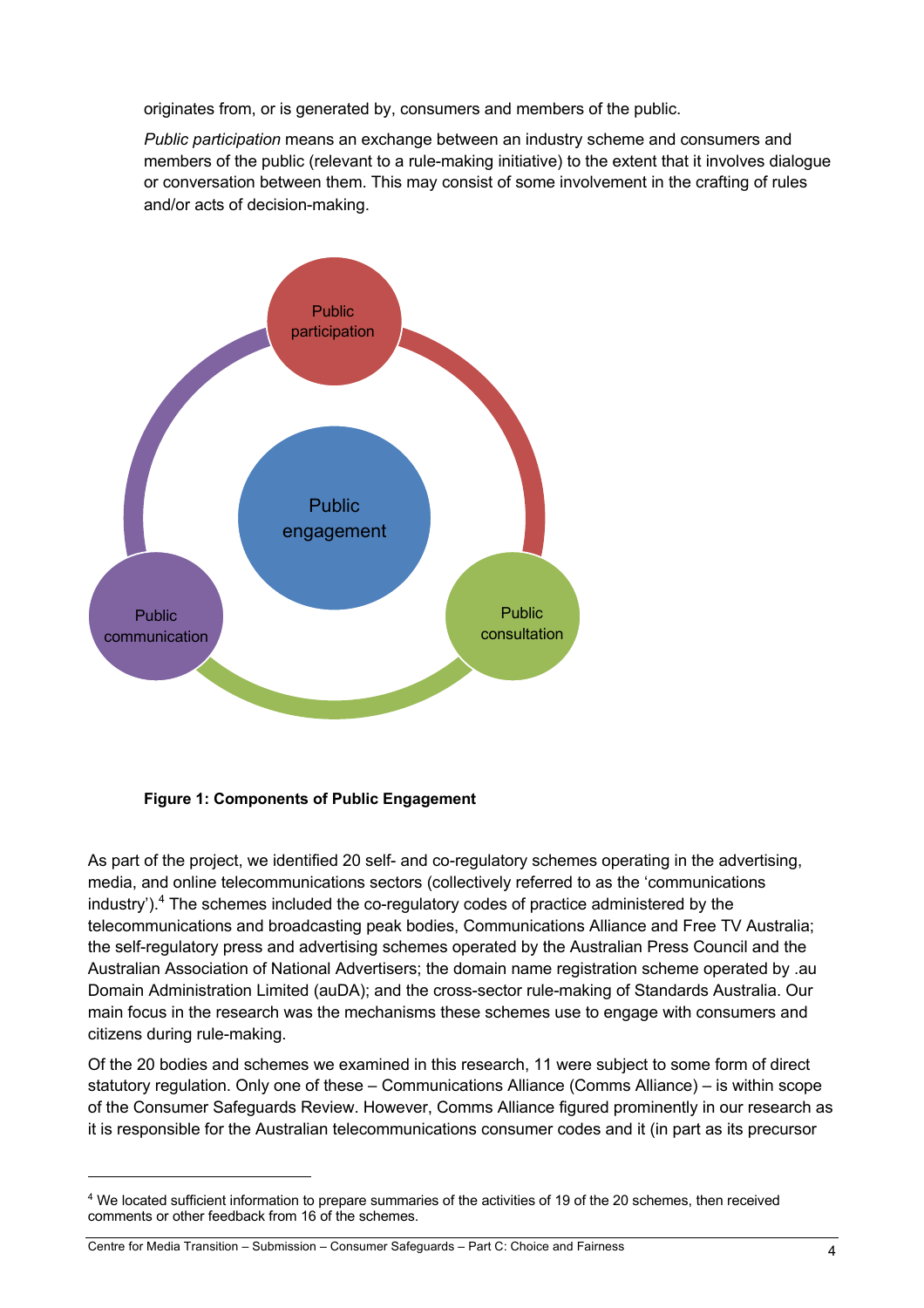organisation, Australian Communications Industry Forum) has been a part of industry rule-making since the introduction of open competition with the *Telecommunications Act 1997* (Tel Act).

In addition, our research is informed by the parallel industry rule-making processes under Part 9 of the *Broadcasting Services Act 1992* (BSA). The framework under which telecommunications and broadcasting codes are registered under Part 6 of the Tel Act and Part 9 of the BSA is similar. However, there are important differences in aspects of registration and, as we found in our research, there are very significant differences in the ways in which consumers and the public are consulted in these rule-making processes.

For the most part, it is this aspect of our research that we draw on for this submission on ways in which the code-making process can be strengthened to improve consumer outcomes.

Table 1 below provides an outline of the statutory frameworks for consumer consultation under the Tel Act and the BSA, as well as the *Interactive Gambling Act 2001* (IGA). 5

<sup>5</sup> See p. 17 of *Responsive Engagement*.

Centre for Media Transition – Submission – Consumer Safeguards – Part C: Choice and Fairness 5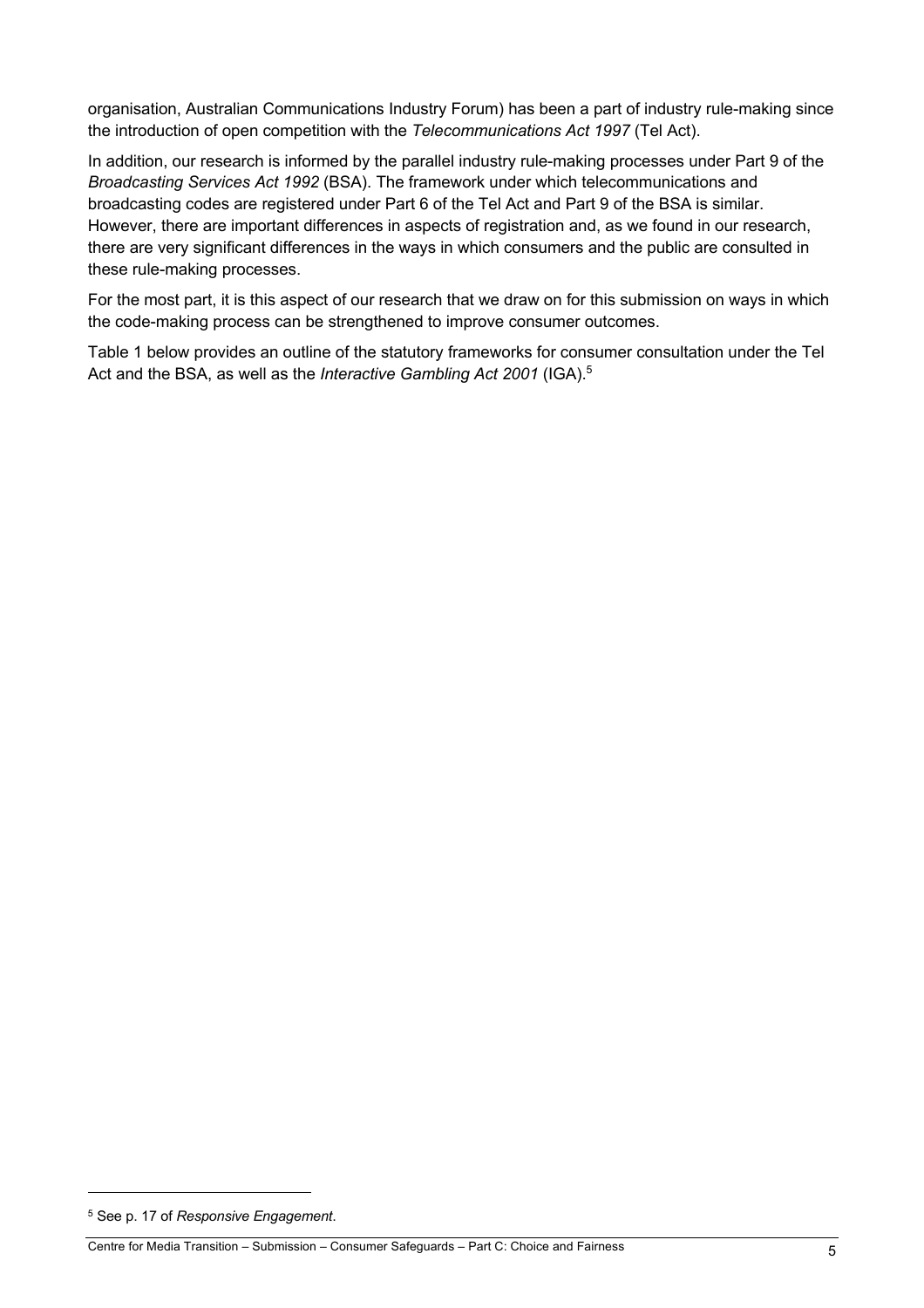#### **Table 1: Statutory requirements of consumer and public engagement in development of co-regulatory codes of practice in Australian media, online and telecommunications sectors**

| <b>Framework</b>                          | Part 6, Tel Act                                                                                                                                  | Part 9, BSA                                                                                                                                                                      | Schedule 5,<br>Part 5, BSA                                                              | Schedule 7,<br>Part 4, BSA            | Part 4, IGA                           |
|-------------------------------------------|--------------------------------------------------------------------------------------------------------------------------------------------------|----------------------------------------------------------------------------------------------------------------------------------------------------------------------------------|-----------------------------------------------------------------------------------------|---------------------------------------|---------------------------------------|
| Consumer<br>Consultation                  | One body or<br>association that<br>'represents the<br>interests of<br>consumers' must be<br>'consulted' before<br>registration by<br><b>ACMA</b> | N/A                                                                                                                                                                              | N/A                                                                                     | N/A                                   | N/A                                   |
| Public<br>Consultation                    | Yes                                                                                                                                              | 'Members of the<br>public' must be<br>given 'an adequate<br>opportunity to<br>comment' before<br>registration by<br><b>ACMA</b>                                                  | Yes                                                                                     | Yes                                   | Yes                                   |
| - Place/form<br>of publication            | Website                                                                                                                                          | None specified                                                                                                                                                                   | None specified                                                                          | None specified                        | None specified                        |
| - Specified<br>period                     | Min 30 days                                                                                                                                      | None specified                                                                                                                                                                   | Min 30 days                                                                             | Min 30 days                           | Min 30 days                           |
| - Publication of<br>submissions           | Yes                                                                                                                                              | No                                                                                                                                                                               | No                                                                                      | <b>No</b>                             | No                                    |
| <b>Relevant Industry</b><br><b>Bodies</b> | <b>Comms Alliance</b>                                                                                                                            | ANRA, ACTA,<br>ASTRA, CBAA,<br>CRA, Free TV                                                                                                                                      | Comms<br>Alliance<br>(previously IIA)                                                   | Comms<br>Alliance<br>(previously IIA) | Comms<br>Alliance<br>(previously IIA) |
| Relevant codes                            | Various, including<br>the<br>Telecommunicat-<br>ions Consumer<br><b>Protections Code</b>                                                         | Various codes,<br>including<br>Commercial<br>Television,<br>Subscription<br><b>Broadcast</b><br>Television.<br>Commercial Radio,<br>Community Radio,<br>Open Narrowcast<br>Radio | Code for<br>Industry Co-<br>Regulation in<br>Areas of Internet<br>and Mobile<br>Content | Content<br>Services Code              | Interactive<br><b>Gambling Code</b>   |
| Relevant<br>Regulator                     | <b>ACMA</b>                                                                                                                                      | <b>ACMA</b>                                                                                                                                                                      | eSafety<br>Commissioner                                                                 | eSafety<br>Commissioner               | <b>ACMA</b>                           |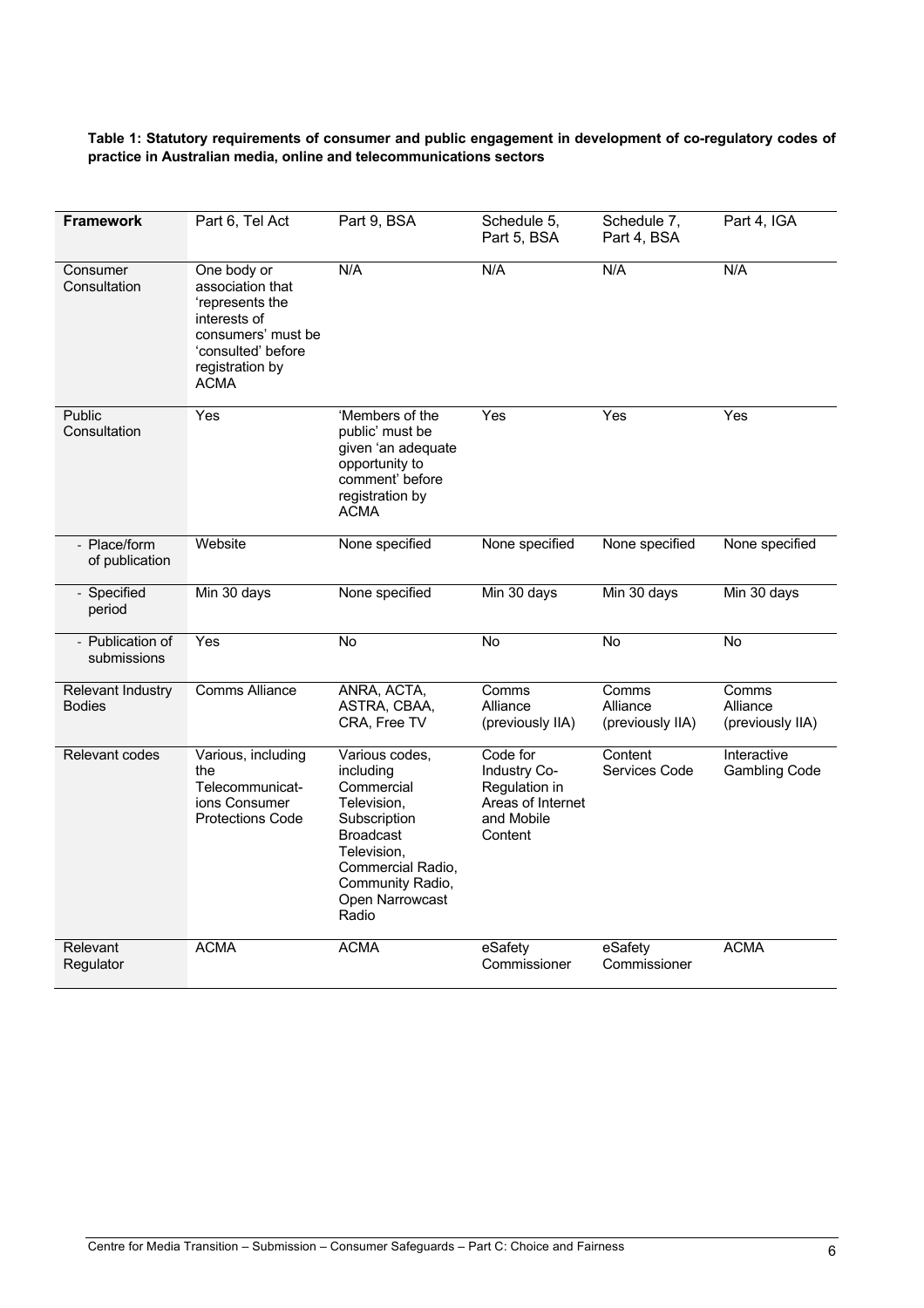# **3. Current requirements under the Telecommunications Act and other legislation**

Part 6 of the Tel Act – like Schedules 5 and 7 of the BSA and Part 4 of the IGA – requires industry bodies and associations to publish a draft of the proposed code of practice; to invite members of the public to make submissions within a specified period (ie, not less than 30 days) and to consider any submissions received.<sup>6</sup> It also requires ACMA to be satisfied that 'at least one body or association that represents the interests of consumers has been consulted about the development of the code'.<sup>7</sup>

In contrast, Part 9 of the BSA states that ACMA must be satisfied that 'members of the public have been given an adequate opportunity to comment on the code'.<sup>8</sup> In 2000, the Productivity Commission recommended that guidelines on the meaning of 'adequate opportunity to comment' be developed by the Australian Broadcasting Authority, one of ACMA's predecessors, but none was ever adopted. The meaning of an 'adequate opportunity to comment on the code' is determined by relevant industry bodies and associations in conjunction with ACMA on a code-by-code and case-by-case basis.<sup>9</sup> However, in the past the ACMA has indicated that any decision is informed by the six general principles of consultation outlined in *Effective Consultation: The ACMA's Guide to Making a Submission*, published by ACMA in November 2015.<sup>10</sup>

Under the Tel Act, draft Part 6 codes must be published on the website of the industry body or association concerned; and since 2014, subject to some exceptions, any submissions made concerning a draft Part 6 code must be published on the website. These requirements are not imposed on codes developed in accordance with Part 9 and Schedules 5 and 7 of the BSA or Part 4 of the IGA, although some broadcasting industry bodies publish submissions made concerning draft Part 9 codes as a matter of practice.

Only Part 6 of the Tel Act includes the requirement for consultation with a consumer body or association.

As a matter of practice, ACMA requires industry bodies and associations to provide a certificate of mandatory consultation signed by a consumer representative body or association to substantiate that they have consulted a consumer representative body or association.<sup>11</sup> In addition, industry bodies and associations typically consult with and ask the Australian Communications Consumer Action Network (ACCAN) to sign mandatory consultation certificates . ACCAN receives Commonwealth funding pursuant to s 593(1) of the Tel Act to represent the interests of consumers in relation to telecommunications issues.

Industry bodies and associations are not limited to the forms of consumer and public consultation specified in the legislation. The Explanatory Memoranda for Schedule 5 of the BSA and Part 4 of the IGA state explicitly: 'The public comment requirements are additional to any opportunities the industry may provide for the involvement of the public or consumer representatives in the code development process'.<sup>12</sup>

 $6$  Tel Act pt 6 s 117(1)(f); BSA sch 5, pt 5 cl 62(1)(e), sch 7, pt 4, cl 85(1)(e); IGA pt 4 s 38(1)(e).

<sup>7</sup> Tel Act s 117(1)(i).

<sup>8</sup> BSA s 123(4)(b)(iii).

<sup>9</sup> Interview with ACMA employees (names withheld) (Karen Lee and Derek Wilding, by phone, 22 November 2018).

 $10$  The document was published on the ACMA website until October 2019 but appears to have been removed as part of a website restructure. It was summarised by ACMA in a document archived by AustLII: <http://www5.austlii.edu.au/au/journals/AUCMAsphereNlr/2010/34.pdf>.

<sup>11</sup> See, eg, ACMA, Certificate of Mandatory Consultation on an Industry Code under Part 6 of the Telecommunications Act 1997 available at <https://www.acma.gov.au/register-telco-industry-codes-and-standards>.

<sup>12</sup> Explanatory Memorandum, Broadcasting Services Amendment (Online Services) Bill 1999 (Cth) 51; Revised Explanatory Memorandum, Broadcasting Services Amendment (Online Services) Bill 1999 (Cth) 57; Explanatory Memorandum, Interactive Gambling Bill 2001 (Cth) 52.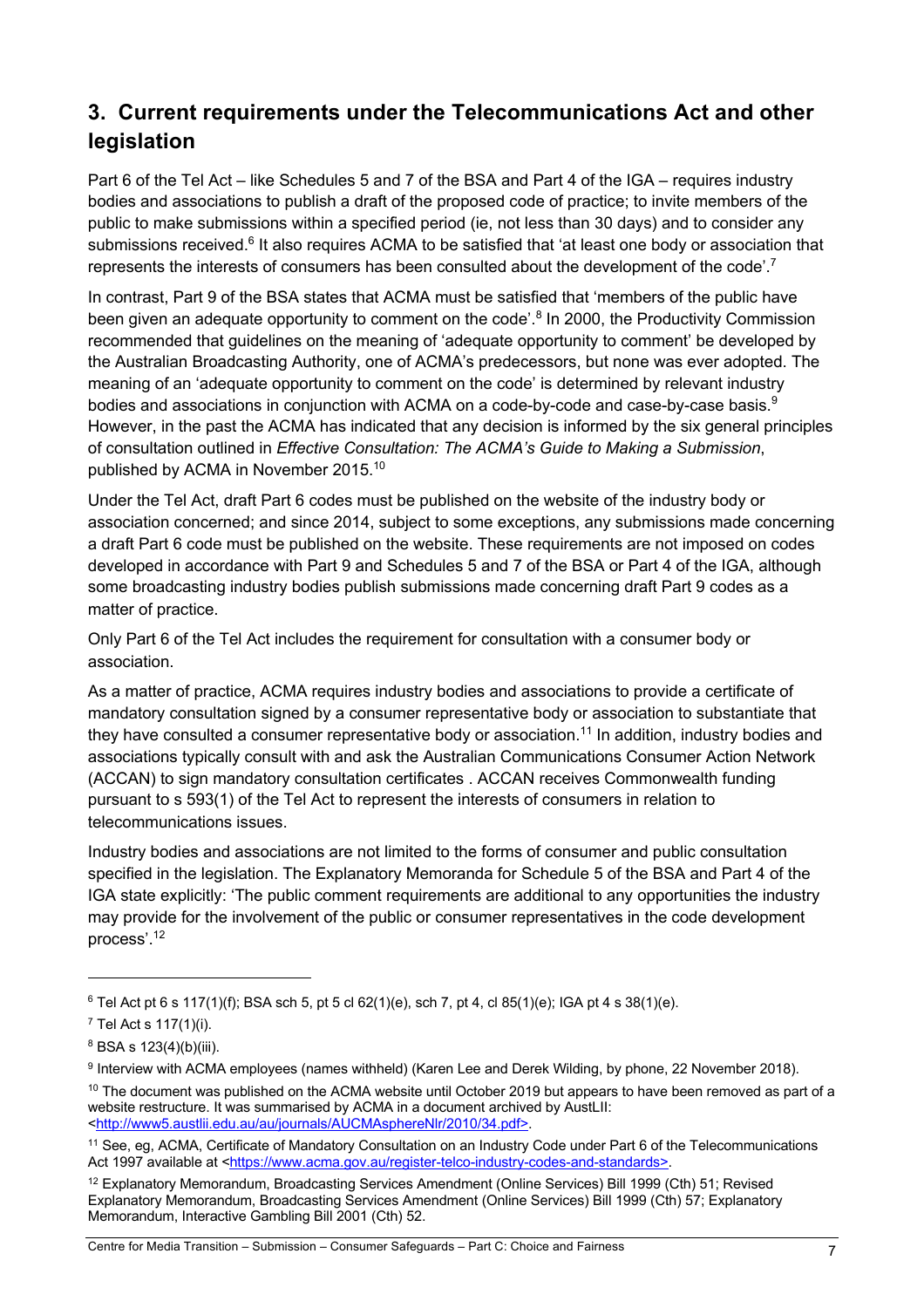# **4. Current engagement practices used in code development under the Telecommunications Act**

The schemes we examined in our research have used one or more of the following 22 mechanisms of public engagement in their rule-making activities:

- Advisory committee
- Advisory council
- Audience feedback
- Complaints data
- Consumer views solicited by consumer body
- Discussion at proposal stage
- Focus group
- Information dissemination
- Meeting with person conducting review
- Meeting with scheme's staff during proposal stage
- Meeting with scheme's staff to discuss draft rules
- Phone submissions
- Public fora
- Review of research by regulator
- Review of previous submissions
- Round table
- Sentiment index
- Surveys of consumers or public
- Working committee
- Written submissions at proposal stage
- Written submissions on issues paper
- Written submissions on draft rules

Thirteen of these were used by Comms Alliance in developing codes under Part 6 of the Tel Act, technical standards and other documentation including industry guidance notes, guidelines and specifications – the highest number of any of the schemes we examined in our research. Below we explain (in alphabetical order) each of these mechanisms used by Comms Alliance and provide examples of when each has been used to develop consumer codes, network and/or operational codes that have an effect of consumers, and related (usually voluntary) guidelines.<sup>13</sup>

More generally, it emerged from our research that specific public engagement mechanisms were determined by the 20 schemes on a 'case-by-case' or 'needs' basis. Often, one of the mechanisms was used in conjunction with one or more of the others. Moreover, some bodies and schemes used other consumer and public engagement mechanisms outside of their rule-making activities that may have indirectly influenced their rule-making activities.

In the case of Comms Alliance, working committees are a key feature of its code-making activity but, until 2008-2009 it also allowed consumer and/or public interest organisations to become members of its organisation.<sup>14</sup> In addition, the CEOs of Comms Alliance and ACCAN meet quarterly. ACCAN and Comms Alliance's Industry Consumer Advisory Group meet annually. Comms Alliance also participates in ACMA's Consumer Consultative Forum, which is an advisory group that consists of ACMA, up to

<sup>&</sup>lt;sup>13</sup> Comms Alliance develops three types of codes that have been registered under Part 6 of the Tel Act ('consumer', 'operational' and 'technical' codes). A more comprehensive explanation of the work of Comms Alliance can be found at pages 40-46 of *Rule-making Frameworks and Consumer and Citizen Engagement*.

<sup>&</sup>lt;sup>14</sup> Consumer and public interest organisations who were members of Comms Alliance were represented on the Comms Alliance board until 2006.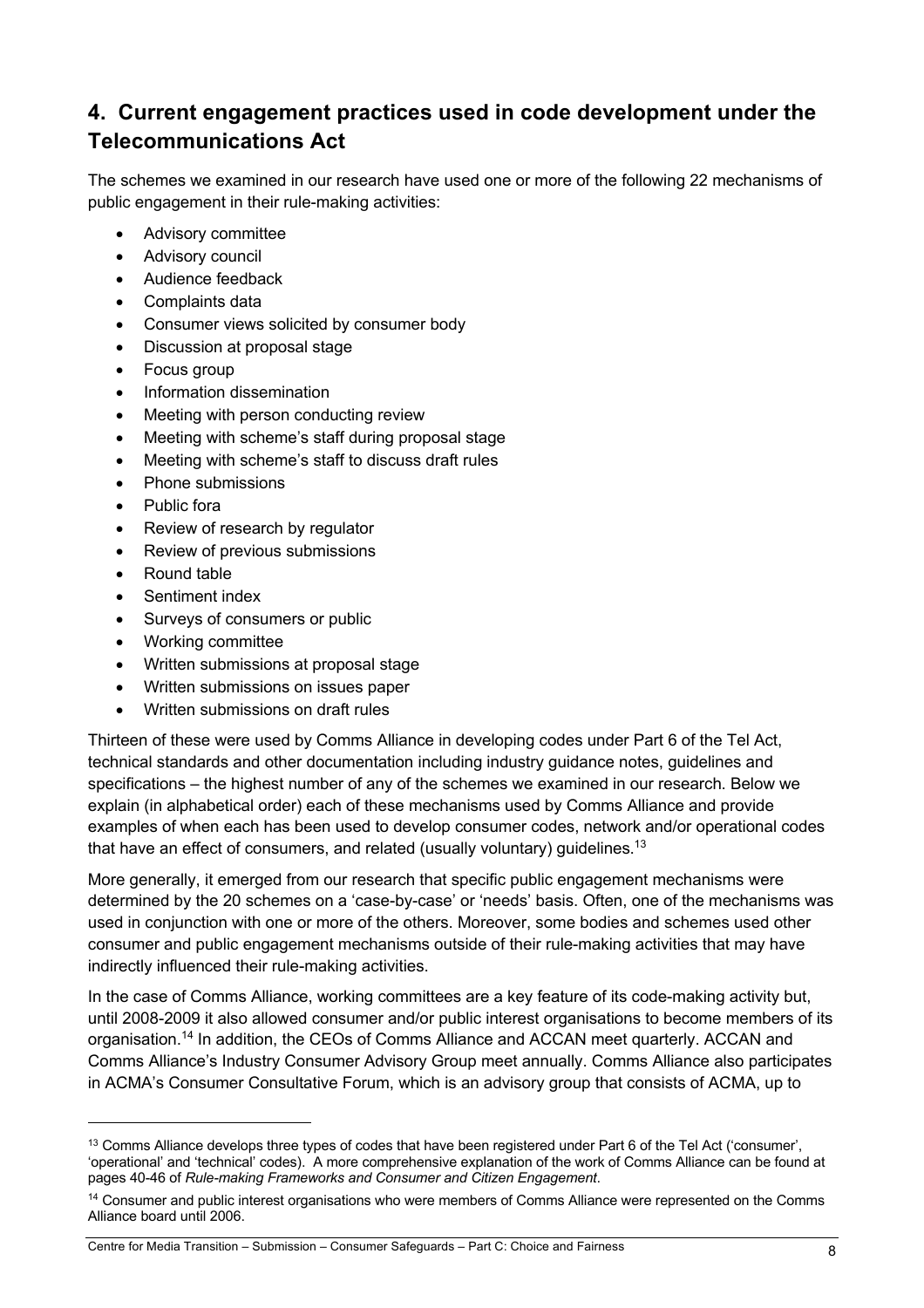eight representatives from Australian consumer organisations, Comms Alliance, the Australian Mobile Telecommunications Association and the Telecommunications Industry Ombudsman (TIO). Until 2008, Comms Alliance appointed consumer organisations to its Reference Panels and Advisory Groups – standing bodies responsible for specific areas of industry activity.

## **4.1 Advisory committee**

An advisory committee is comprised exclusively of consumer and/or public stakeholder representatives who provide advice about rule development to the scheme itself, its managing director or board or a working committee.

Until 2009, Comms Alliance had two advisory bodies – the Disability Advisory Body (DAB), later known as the Disability Advisory Council (DAC), and the Consumer Advisory Council (CAC), which subsequently became the Consumer Council (CC). The function of DAB and DAC was to advise on the likely impact of proposed rules on disabled end-users and the appropriate methods of consultation with these individuals and those organisations representing their interests.<sup>15</sup> DAB/DAC was comprised of nine members, including a chair, and included organisations such as the Australian Association for the Deaf and Blind Citizens Australia.16

CAC and CC were responsible for providing consumer 'input' into the work of Communications Alliance.<sup>17</sup> CAC was comprised of up to 15 members, which consisted of the chair of DAB/DAC and organisations representing a variety of consumers.<sup>18</sup> When CAC became the Consumer Council, its membership was reduced to 12 members, and included Comms Alliance's CEO and the chair of the Disability Council.19

## **4.2 Complaints data**

This mechanism – the second most commonly used public engagement tool employed by the schemes discussed in our report – involves the use of complaints data to inform the development and revision of rules. Complaints are made by consumers and audiences or readers. These complaints may be made to an arm of the scheme itself or to its industry members or to a regulatory body, such as the ACMA or the TIO, each of which resolves disputes and compiles information about them. The data is then given to the relevant rule-makers for consideration. The mechanism was used by Comms Alliance as well as 12 other schemes we examined.

## **4.3 Consumer views solicited by consumer body**

In addition to its other public engagement mechanisms, Comms Alliance expects ACCAN to consult (and ACCAN has consulted) its members when Comms Alliance working committees draft Part 6 consumer codes of practice. For example, as part of the review of the *Telecommunications Consumer Protections Code* (C628:2015 (incorporating variation no 1 2016)) (TCP code), ACCAN consulted its members at two stages: (1) during the (informal) 'chapter by chapter' consultation, initiated by the relevant Comms Alliance working committee, on the then current version of the TCP code; and (2)

<sup>15</sup> See, eg, ACIF, *Annual Report 1999* (1999); ACIF, Industry Guideline: Consumer Participation in ACIF and ACIF Processes (2002) 7; DAB, Terms of Reference (28 October 2002).

<sup>16</sup> See, eg, ACIF, *Annual Report 2003* (2003) 82; ACIF, *Annual Report 2004* (2004) 76.

<sup>&</sup>lt;sup>17</sup> Industry Guideline: Consumer Participation in ACIF and ACIF Processes, above n 15, 11.

<sup>18</sup> Ibid 8.

<sup>19</sup> ACIF, Consumer Participation Framework (July 2006) cl 3.1.

Centre for Media Transition – Submission – Consumer Safeguards – Part C: Choice and Fairness 9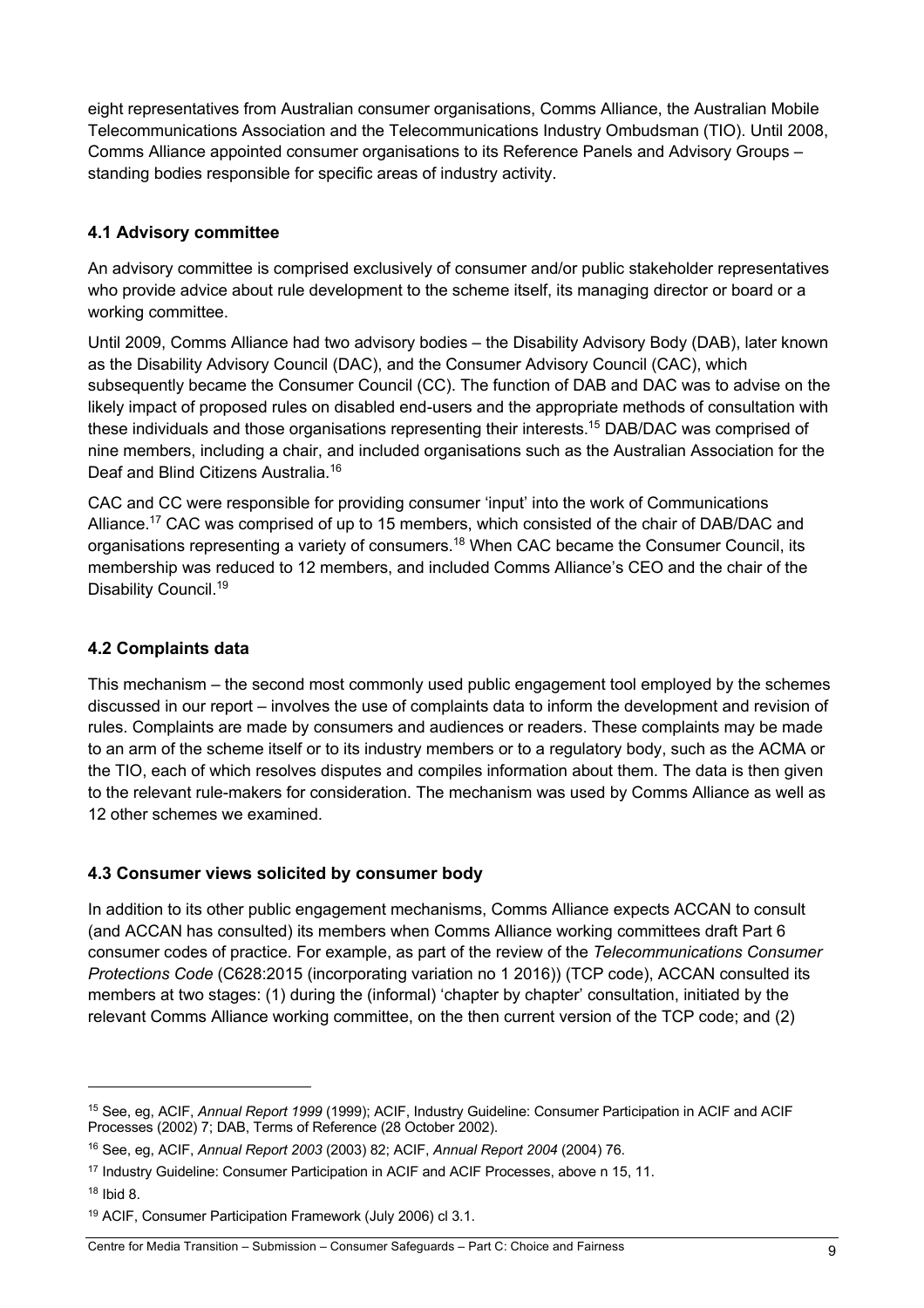during the 'formal' public consultation, required under Part 6 of the Tel Act, on the draft of the revised code.

ACCAN determines how best to consult with its members, and the methods it uses vary depending on the circumstances. During the 'chapter by chapter' consultation on the TCP code in 2018, ACCAN sent an email to its members for whom the code was most relevant. The email included a brief explanation of each chapter of the TCP code, a link to *Telecommunications Consumer Protections Code* (C628: 2015 (incorporating variation no. 1 2016)), ACCAN's 'top concerns' and its suggestions as to how each chapter should be amended; and a request to comment on ACCAN's suggestions and provide any additional comments. Where necessary, ACCAN made follow-up calls. ACCAN then generated a single submission informed by member feedback that was made to the Comms Alliance. During formal public consultation on the TCP code, after sending an initial email, ACCAN contacted the members it had previously identified to explain ACCAN's outstanding issues and concerns and encouraged them to make written submissions. ACCAN also made a number of posts about the TCP code to ACCAN's social media accounts (ie, Facebook and Twitter) and created a blog for its website.

#### **4.4 Focus groups with consumers or members of the public**

The results of focus groups have been used by Comms Alliance to inform reviews of, and decisions about whether to revise, its codes.

Comms Alliance conducted three focus groups with consumers on Critical Information Summaries<sup>20</sup> when revising the *Telecommunications Consumer Protections Code* (C628:2015 (incorporating variation no. 1 2016)).

### **4.5 Information dissemination**

Comms Alliance was one of a number schemes we examined that provided information to the public. Here we treat publication of written submissions as a form of public communication.

We found Comms Alliance has used the following types of information for public dissemination:

- Draft rules
- Explanatory statement
- Issues paper
- Names of rule-makers
- **Submissions**

Comms Alliance publishes draft codes and standards (and notices of them) on its website.<sup>21</sup> It also publishes copies of written submissions, received during public consultation, on draft Part 6 codes and related guidelines.

#### **4.6 Meetings with person conducting review**

This mechanism involves an individual appointed by the scheme to review rules, or one or more members of the scheme's rule-making committee, interviewing or meeting with consumer organisations and/or interest groups after the rule-making process begins. The interviews or meetings may be requested by the rule-making committee, consumer organisations, or members of the public.

<sup>&</sup>lt;sup>20</sup> Critical Information Summaries include essential information for every product and service offered by a telecommunications provider. They are required under the Telecommunications Consumer Protections Code.

<sup>&</sup>lt;sup>21</sup> If Comms Alliance elects to publicly consult during the development of Guidelines and Specifications, the draft Guidelines and Specifications will also be published.

Centre for Media Transition – Submission – Consumer Safeguards – Part C: Choice and Fairness 10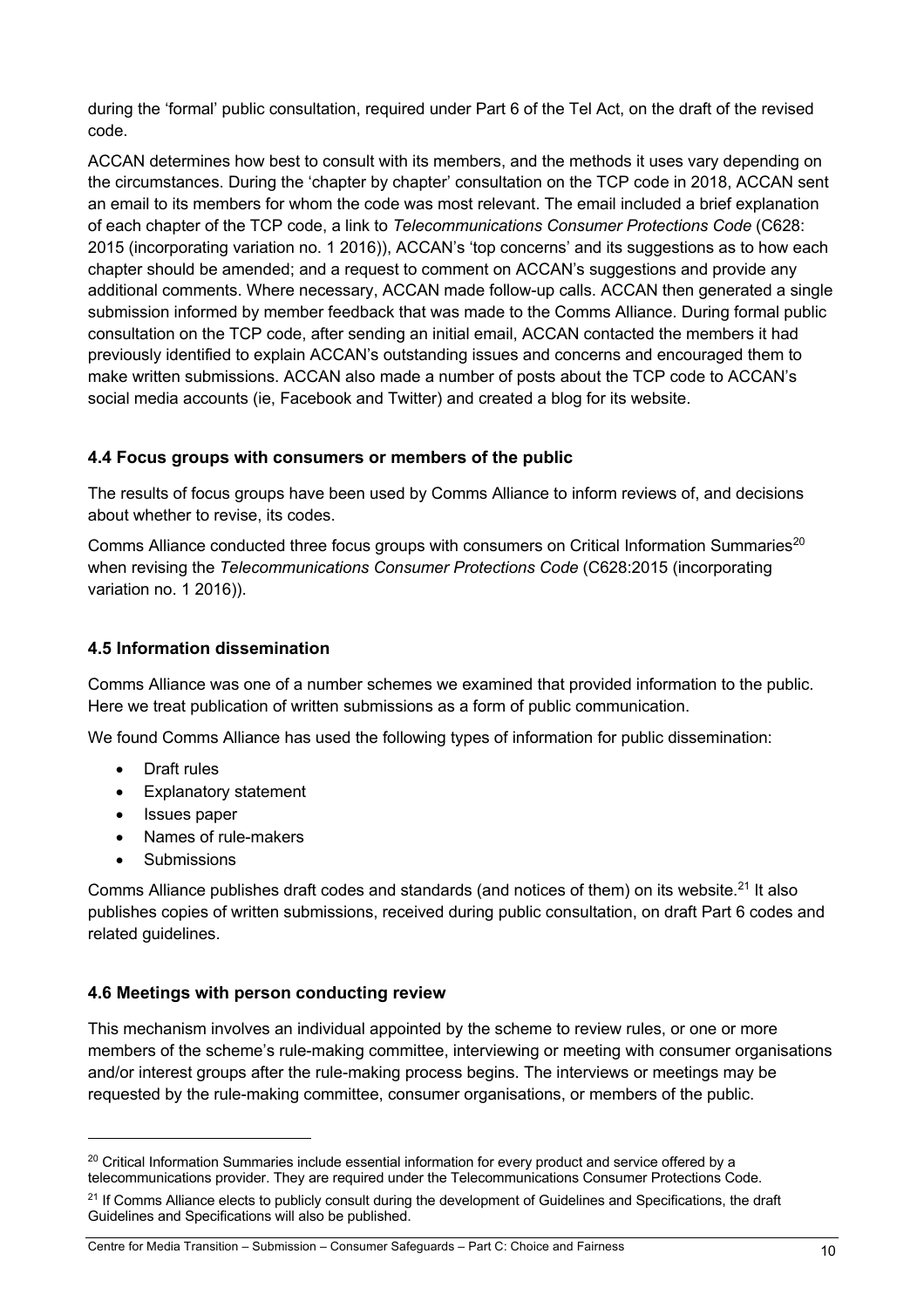Comms Alliance has held meetings about its consumer, network and operational codes with members of ACMA's Consumer Consultative Forum.

## **4.7 Meetings with scheme's staff during proposal stage**

Schemes that use this mechanism discuss and/or seek input from consumer and/or public interest organisations about the problems and issues that should be addressed by proposed rules *before* internal approval to develop rules is obtained or code development by the rule-making schemes occurs. They discuss the problems and issues that are identified with consumer and public interest organisations.

Among the schemes we studied, Comms Alliance was the only scheme that appears to have regularly used this mechanism.

Comms Alliance advised us that before a consumer Code is developed or revised, ACCAN is notified by the Industry Consumer Advisory Group (ICAG), the Advisory Group of Comms Alliance responsible for 'representing and advancing the interests of Communications Alliance members involved in the delivery of services to end users<sup>', 22</sup> ACCAN is also asked to identify its Code-specific concerns and express its views on what needs to be done to address them.<sup>23</sup> Similarly, when a network or operational Code is determined by the relevant Reference Panel or Advisory Group to have an effect on consumers, ACCAN is notified during the proposal phase and its input is solicited. Examples of such Codes include Handling of Life Threatening and Unwelcome Communications, $^{24}$  Emergency Call Service Requirements, $^{25}$ Integrated Public Number Database  $(IPND)^{26}$  and Mobile Phone Base Station Deployment.<sup>27</sup> While ACCAN may or may not formally be contacted during the proposal phase, depending on whether a Reference Panel or Advisory Group determines a proposed network or operational Code has an effect on consumers, ACCAN is made aware of the proposal or work undertaken by Communications Alliance through quarterly meetings between Communications Alliance and ACCAN.

## **4.8 Round tables**

Round tables have been used on occasion by Comms Alliance. For example, it convened a round table with consumer and advocacy organisations when it developed its *Industry Guideline on Assisting Customers Experiencing Domestic and Family Violence* (G660:2018).

#### **4.9 Surveys of individual consumers or members of the public**

Surveys involve the relevant scheme asking individual consumers or members of the public to answer pre-prepared questions. They may be distributed by mail or online.

Comms Alliance was among the schemes we examined that have commissioned, relied upon and/or used surveys to inform the development of their rules. For example, Comms Alliance surveyed

<sup>&</sup>lt;sup>22</sup> However, ACCAN indicated that ICAG does not always notify ACCAN before consumer Codes are developed. Sometimes ACCAN's input is sought only during the public comment phase. Email from ACCAN representative to Derek Wilding and Karen Lee, 11 April 2019.

<sup>&</sup>lt;sup>23</sup> Regulatory bodies such as the ACMA, the Telecommunications Industry Ombudsman and the Australian Competition and Consumer Commission are also contacted at the outset.

<sup>&</sup>lt;sup>24</sup> Communications Alliance, Industry Code C525:2017 Incorporating Variation No. 1/2018: Handling of Life Threatening and Unwelcome Communications (2018).

<sup>&</sup>lt;sup>25</sup> Communications Alliance, Industry Code C536:2011: Emergency Call Service Requirements Incorporating Amendment No 1/2015(2015).

<sup>&</sup>lt;sup>26</sup> Communications Alliance, Industry Code C555: Integrated Public Number Database (IPND) (2017).

<sup>&</sup>lt;sup>27</sup> Communications Alliance, Industry Code C564: Mobile Phone Base Station Deployment (2011).

Centre for Media Transition – Submission – Consumer Safeguards – Part C: Choice and Fairness 11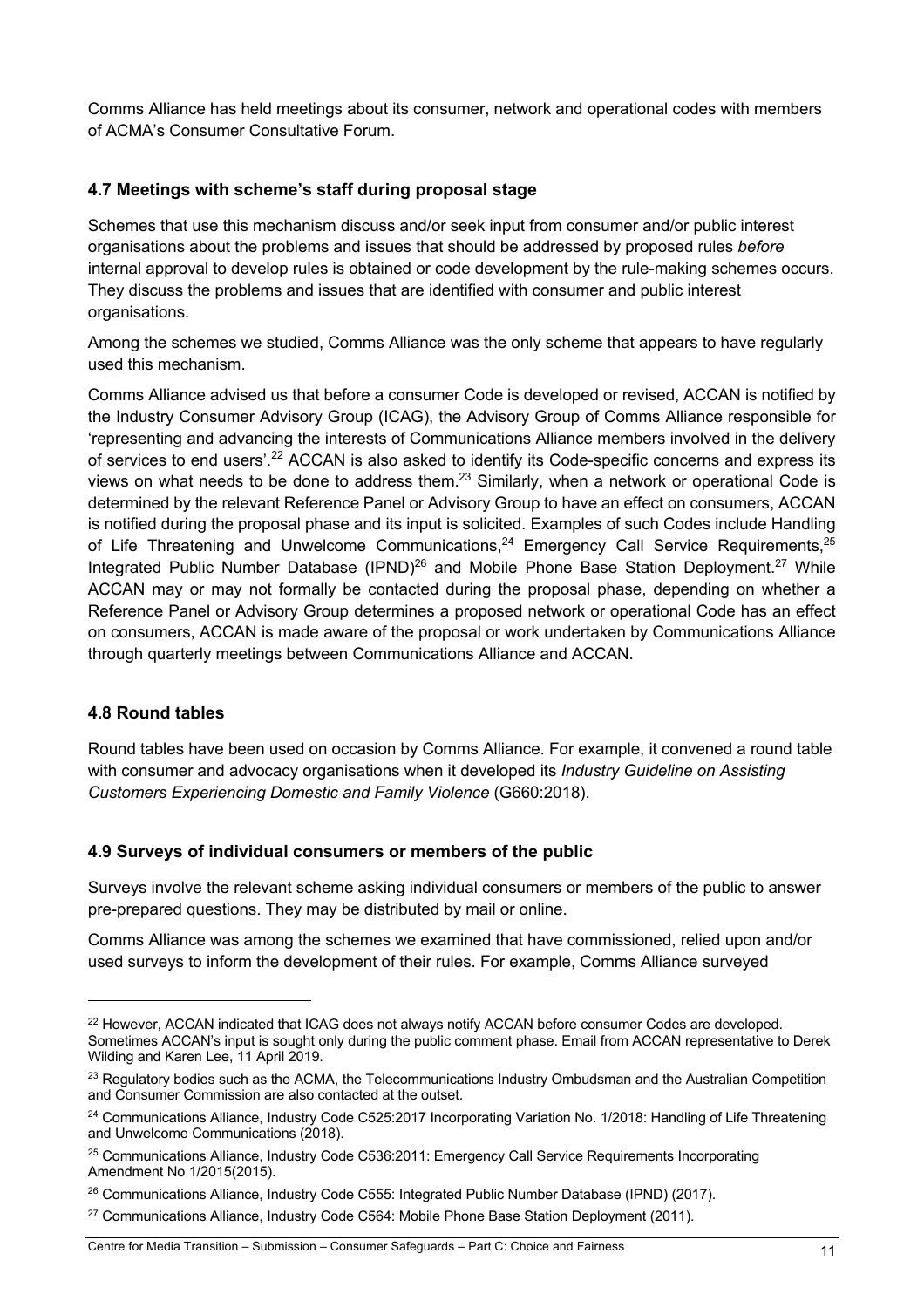consumers about their experiences with Critical Information Summaries when it revised the *Telecommunications Consumer Protections Code* (C628:2015 (incorporating variation no. 1 2016)).

#### **4.10 Working committees, advisory committees or code review bodies**

This mechanism allows one or more consumer and/or public interest organisations to serve on an industry working committee, advisory committee or code review body. The committees or body draft recommendations relating to rules, and in some cases may also vote on whether to adopt the changes.

One or more consumer organisations are invited by the ICAG of Comms Alliance to sit on all Comms Alliance working committees developing consumer codes of practice to be registered under Part 6 of the Tel Act. They are also invited by Comms Alliance Reference Panels and Advisory Panels to sit on working committees drafting network and operational codes they believe have an effect on consumers.

Some aspects of the operations of Comms Alliance working committees are explained below.

*Recruitment:* Comms Alliance directly approached the consumer and/or public interest groups that participated.

*Decision-making framework*: Members of Comms Alliance working committees draft rules by consensus.

*Financial support for participation:* Comms Alliance provides travel and accommodation assistance to consumer and/or public interest organisations which participate in working committees. Comms Alliance recoups, from ACMA, money paid to consumer and/or public interest organisations who serve on working committees developing consumer-related industry codes.28

#### **4.11 Written submissions on an issues paper**

Comms Alliance has occasionally published issues papers related to the development of consumer codes on which consumers and members of the public may comment. For example, Comms Alliance published an issues paper in 2010 (Comms Alliance 2010) when it reviewed the first version of the *Telecommunications Consumer Protections Code* (C628:2007).

Opportunities for the public and consumers to make written submissions on issues papers have been advertised using multiple methods by the schemes we examined, with Comms Alliance advertising them on its website.

#### **4.12 Written submissions on draft rules**

Providing consumers or members of the public with an opportunity to make written submissions on draft rules was overwhelmingly the most common method we found for engaging with the public, with Comms Alliance being one of these.<sup>29</sup> As noted above in section 3, under Part 6 of the Tel Act, ACMA must be satisfied that a 'body or association representing a particular section of the telecommunications industry [such as Comms Alliance]' has published a draft code on its website and invited members of the public to make submissions within a specified period before it can register any code under the Act. $30$ 

<sup>&</sup>lt;sup>28</sup> See Tel Act ss 136A-136E; ACMA (December 2014), Reimbursing Costs of Developing or Varying Consumer-Related Telecommunications Industry Codes: A Guide for Industry Bodies.

<sup>&</sup>lt;sup>29</sup> When Comms Alliance develops Guidelines, it has the option of providing an opportunity to submit written comments, but such an opportunity is typically given when Guidelines relate to or are incorporated into a Code. See *Rule-making Frameworks and Consumer and Citizen Engagement* (2019, p. 41).

<sup>30</sup> Tel Act s 117(1)(f)(1).

Centre for Media Transition – Submission – Consumer Safeguards – Part C: Choice and Fairness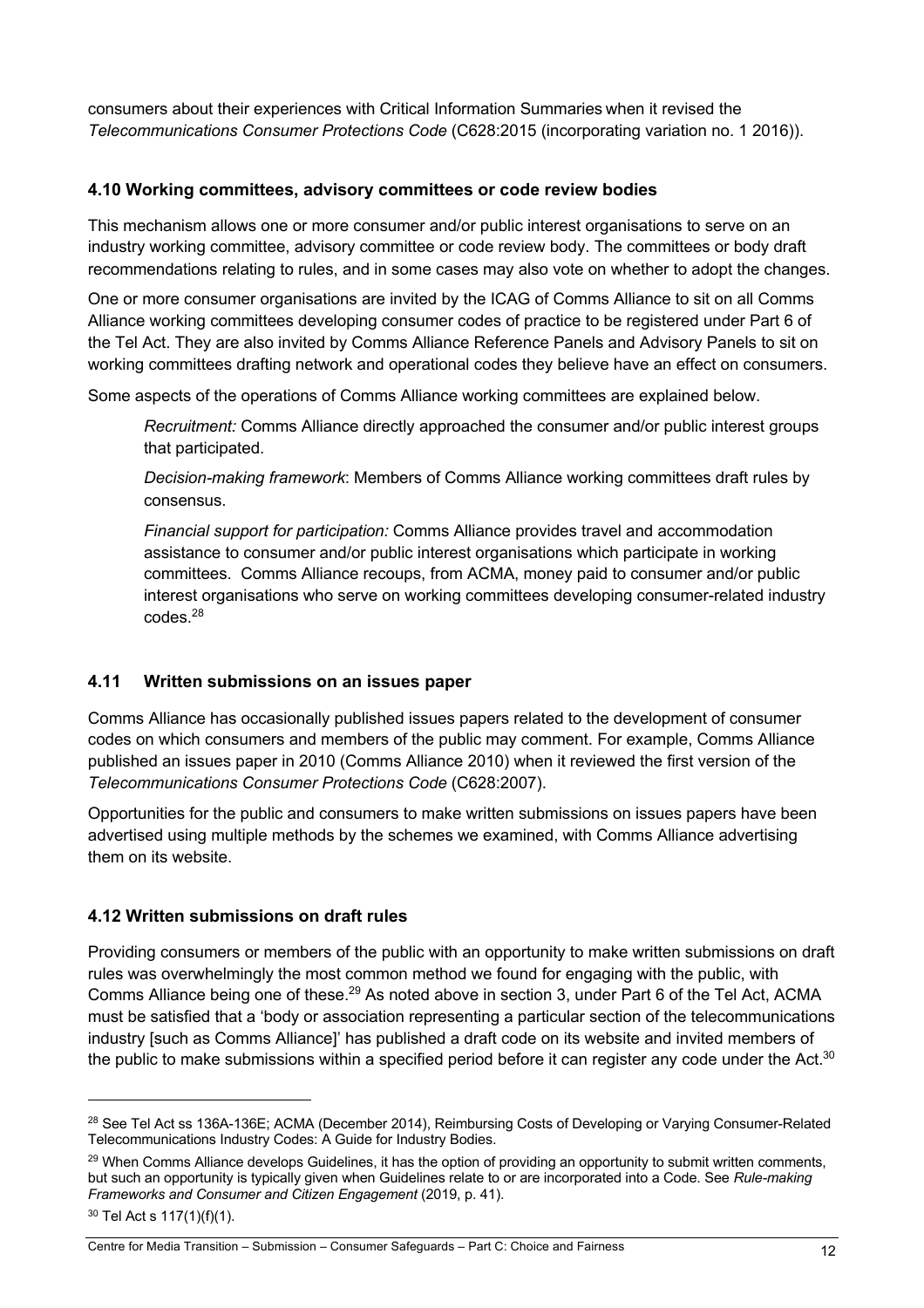Neither the Tel Act nor the BSA (which incorporates similar provisions) refers to written submissions, but as a matter of practice, ACMA has, in part, been satisfied that an adequate opportunity has been provided if industry bodies seeking to register codes allow the public to make written submissions on their draft codes. Comms Alliance voluntarily invites the public to make written submissions when adopting Guidelines.

#### **Procedural aspects of written submissions on draft rules**

#### **(i) Means of publicising opportunity to make submissions**

Comms Alliance has advertised the opportunity to submit written comments on its websites and has also used social media to advertise opportunities.

Comms Alliance has also invited submissions on its draft codes and other rules in its newsletter *We Communicate*, which is emailed to subscribers. Anyone may subscribe for free.

Comms Alliance has placed notices in national newspapers, such as *The Australian* and *The Sydney Morning Herald*.

It should also be noted that ACMA has supported the publicity efforts of Comms Alliance as well as those of other schemes which require ACMA's approval before the codes they draft can be registered under applicable legislation. ACMA has issued press releases about, and advertised, opportunities to make written submissions to the relevant schemes concerned on its website and social media channels.

#### **(ii) Languages in which opportunity is advertised**

Comms Alliance has advertised the opportunity to make written submissions on draft rules only in English.

#### **(ii) Means of submission**

Comms Alliance has accepted written submissions by email. It has also accepted written submissions by fax.

#### **(iv) Duration of consultation**

The amount of time given by the schemes we examined has varied, depending on the draft rule in question. Comms Alliance provides all interested parties with a minimum of 30 days in which to make a submission on draft Part 6 codes of practice (as is required by the Tel Act) $^{\rm 31}$ 

#### **(v) Multiple opportunities to make written submissions**

Most schemes we examined provide only one opportunity to make written submissions on draft rules, but some schemes have occasionally provided two opportunities. Comms Alliance's *Operating Manual* permits the initiation of a second Public Comment Process if an amendment to a Code at the first Public Comment Phase has 'significant impact' (December 2019, s 6.5(b)).

#### **(vi) Publication of written submissions**

Since 2014, subject to requests for confidentiality, Comms Alliance will publish written comments if they relate to draft Part 6 codes and related guidelines.<sup>32</sup>

#### **(vii) Requirements when accepting or rejecting public comments**

 $31$  TA ss 117(1)(f)(i), 117(3). See also s 11.3 of Comms Alliance Ltd, Operating Manual for the Establishment and Operation of Advisory Groups and the Development of Codes, Standards and Supplementary Documents (December 2019).

<sup>32</sup> Publication of comments on draft Part 6 codes is required as a result of the *Telecommunications Legislation Amendment (Consumer Protection) Act 2014* (Cth).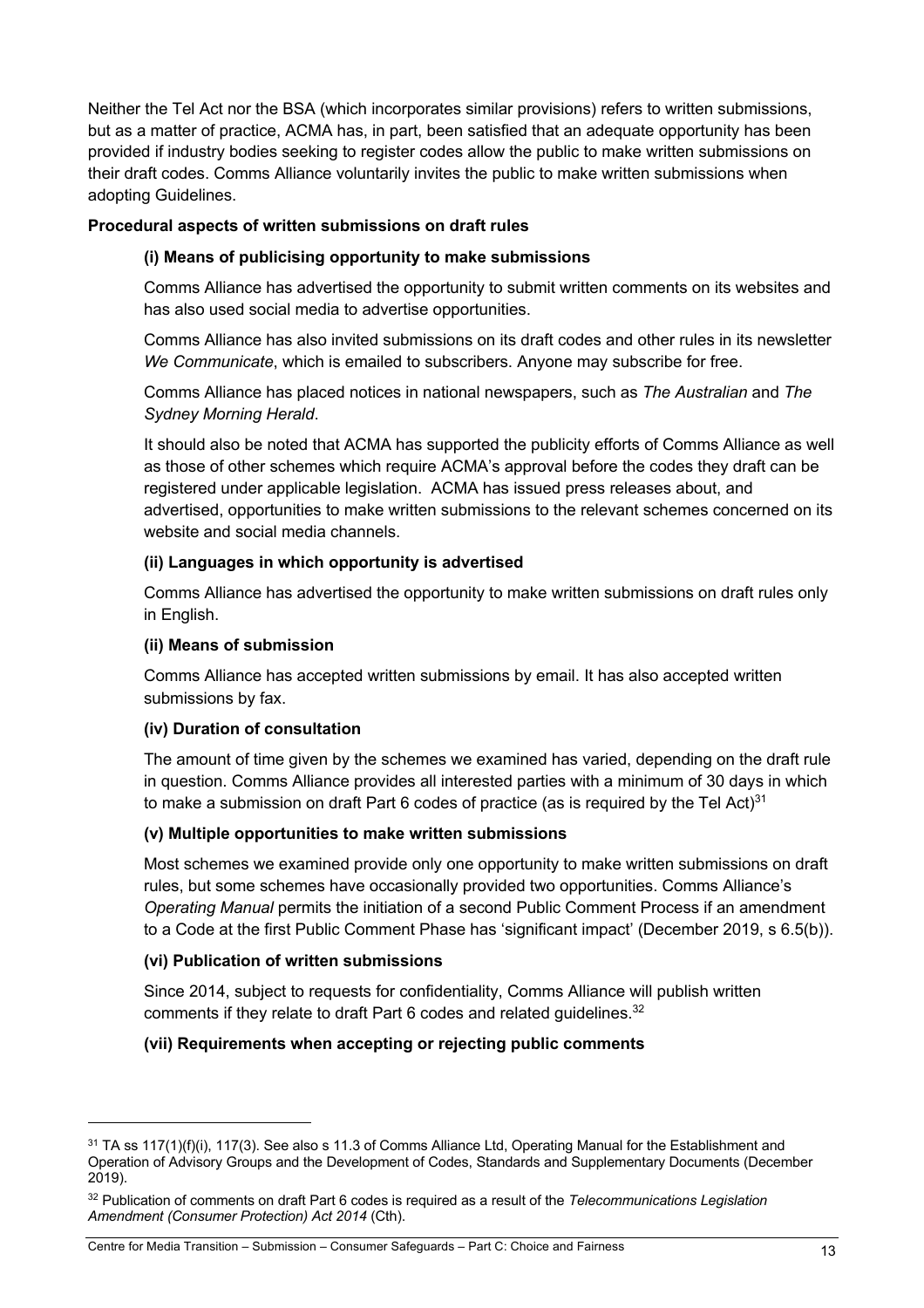Comms Alliance (when developing Codes and, if it elects to undertake public consultation, when developing Guidelines) has imposed certain requirements if its policy and rule-makers accept and/or reject written comments. Comms Alliance's *Operating Manual* states, 'Reasons for not incorporating certain comments in amended draft document shall be recorded in meeting minutes, and advised to the author of the feedback in writing (unless the author is a member of the Working Committee and has not requested such advice' (s 114(a)).

#### **(viii) Acknowledgement of written submissions**

None of the schemes we examined requires its rule-makers to acknowledge and/or provide comments in response to submissions made by individuals and other organisations. Nevertheless, as a general rule, when Part 6 codes of practice are developed, Comms Alliance has provided a response to all consumer organisations and other private individuals who submit comments. By contrast, all individuals and organisations which submit written comments in response to draft standards receive an acknowledgement of their written comments and a brief explanation of whether their comments were accepted or rejected and for what reasons.<sup>33</sup>

## **5. Comments on these engagement practices**

As part of our research we gathered publicly-available information about 20 industry schemes, prepared summaries of their rule-making processes and their mechanisms of public engagement, obtained feedback on the summaries from many of the schemes, conducted interviews with representatives of some of the schemes (including Comms Alliance) and held three separate Round Table consultations for the consumer, industry and government stakeholders. These data gathering activities helped us to gain a richer understanding of the engagement practices used for the development of Part 6 consumer codes. Although Comms Alliance has used a number of different engagement practices, three have been particularly important: (1) written submissions on draft rules; (2) working committees; and (3) consumer views solicited by a consumer body. Therefore, it is worth providing some observations on stakeholder experiences with each of these.

#### **5.1 Stakeholder experience with written submissions**

In the consultations for our research, several consumer representatives drew attention to 'motivational barriers' and other obstacles to participation that made it difficult for individual consumers, consumer organisations and members of the public to make written submissions.<sup>34</sup> One such barrier was 'submission fatigue', which ACCAN later suggested to us was closely connected to the limited resources available to consumer organisations. In its experience, the costs of preparing submissions were disproportionately higher for small consumer organisations relative to the benefit they obtain from making written submissions (than they are for larger industry organisations), and it is these costs that contribute to submission fatigue.

Other barriers mentioned by consumer representatives at the Round Table included: the lack of 'trust that if you're going to put time into doing a submission … that anything is going to come out of it' and the absence of feedback from industry following submission of written comments. Several consumer representatives also agreed with this statement made by one such representative:

<sup>33</sup> See *Rule-making Frameworks and Consumer and Citizen Engagement*, p.45

 $34$  Barriers to participation, including 'motivational barriers' are discussed more fully in section 5.4 below where we mention the work of Farina et al (2012). See Farina, C., Newhart, M., Heidt, J. & CeRI (2012), 'Rulemaking vs. democracy: judging and nudging public participation that counts', *Michigan Journal of Environmental & Administrative Law*, vol. 2, no. 1, pp. 123-172.

Centre for Media Transition – Submission – Consumer Safeguards – Part C: Choice and Fairness 14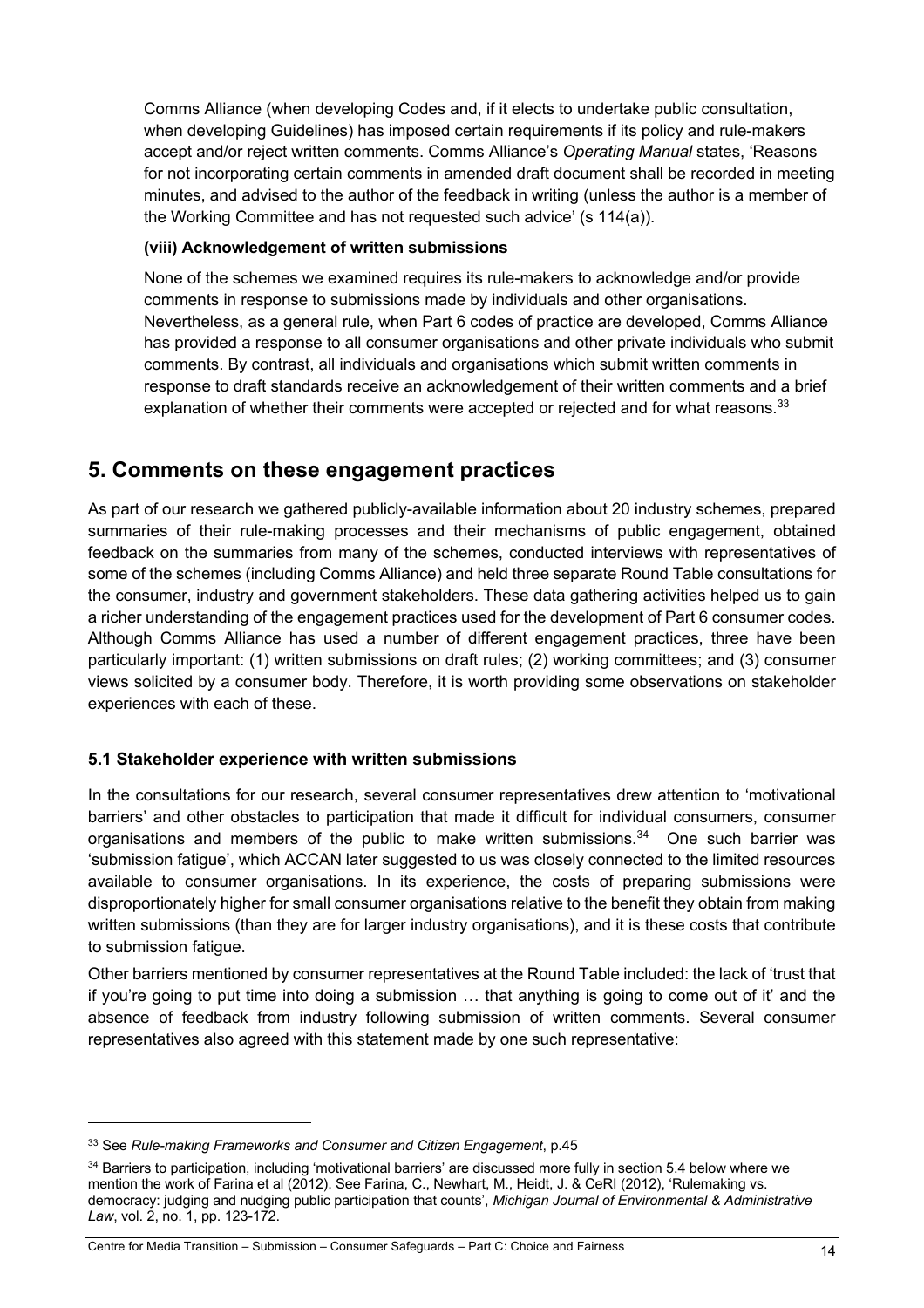the main downfall of written submissions is that often you get the impression that it's already a bit of a done deal, because something's already been drafted by people who think they know what we need and ... you're not always convinced that a written submission is going to be heard ...

A regulator representative acknowledged, 'Written submissions have got a lot of weaknesses if you rely on that as your only method of getting consumers or the public to consider a matter, but if you combine that with various other [public engagement mechanisms] it actually creates a stronger edifice.' Another regulator representative suggested industry calls for written submissions on draft rules, if made during investigations undertaken by public regulators, such as ACMA's *Reconnecting the Consumer* inquiry (September 2011), can significantly increase the number of submissions received because of the publicity regulatory investigations generate.

#### **5.2 Stakeholder experience with working committees**

Comms Alliance stated having a body such as ACCAN serve on its consumer code working committees was:

invaluable … despite numerous disagreements and everything else …. The complexity of any rule-making that any of us go through is such that the history of the conversations, the different debates, the different opinions – having an organisation that has the technical and historical knowledge to engage in those conversations makes them much more efficient.

An ACMA representative also saw the value in consumer delegates serving on working committees and saw them as a 'superior tool' for consumer and public engagement. He stated:

the benefit of a working committee is that it can really tease out issues quite extensively … if there's a really complex issue that's not easy to solve… The benefit of a working committee is it can pull issues apart, get different perspectives on them and then try to put something back that makes sense $35$ 

However, participation on working committees requires a 'significant time commitment', especially when issues are complex and contentious, and few organisations can afford to put in the time and resources needed. It was also suggested that the power balance on industry working committees, which formulate rules by consensus, may affect the dynamics of issues under discussion.

TIO representatives submitted that it might be possible to reduce the time and resources required by consumer organisations to participate on working committees by involving them in discussions on 'high level' matters at different stages rather than 'looking at each individual line of a very complex code'. Consumer organisations might 'bow out' when drafting is undertaken and return when principles need to be agreed. However, ACCAN told us:

While this suggestion would alleviate the resource demands placed on ACCAN, much of the substance of code reforms turn upon the specific drafting of code clauses. As a consequence, if [it were not] involved in the discussions on the drafting of code protections, it is very unlikely that codes would provide much if any substantive protections for consumers where there are divergent interests between consumers and industry.

Among other consumer representatives, there were mixed views about whether consumer participation on working committees improves the development of Comms Alliance codes of practice. One representative was quite positive. The representative from Women's Legal Service NSW said Comms Alliance had become more responsive to its input 'when it's about the consumer information, but when it's about actually changing what they do, to meet our needs, that door's as shut as it ever was.' The Consumer Action Law Centre representative referred us to the Consumers' Federation of Australia's *Good Practice Principles: Consumer Advocate Involvement and Expectations of Development and Reviews of Industry Codes and External Dispute Resolution (EDR) Schemes*, which recommends

<sup>&</sup>lt;sup>35</sup> This individual's views may not necessarily represent ACMA's position on this matter.

Centre for Media Transition – Submission – Consumer Safeguards – Part C: Choice and Fairness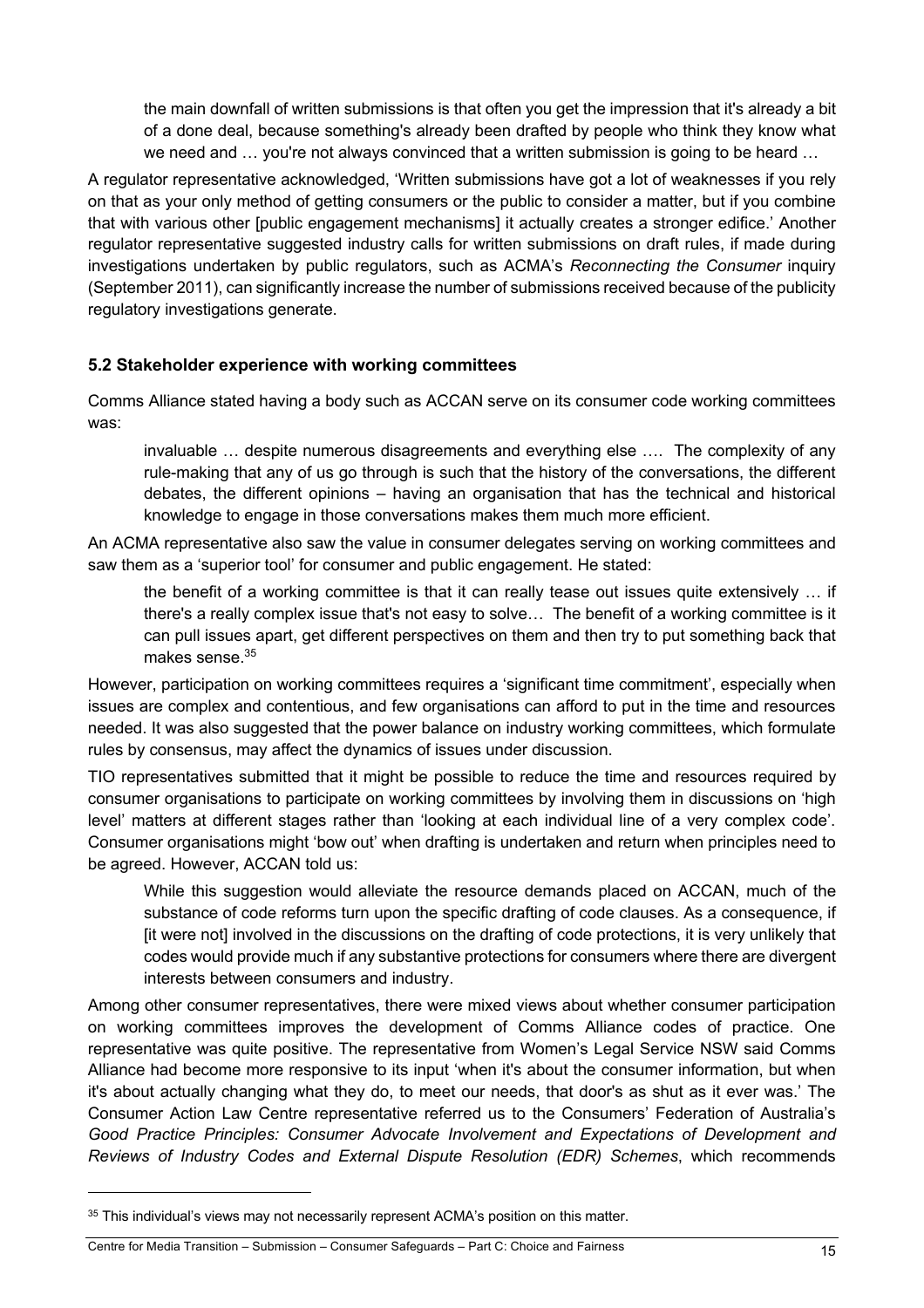(among other things) an 'independent person or reviewer [ie, a person with no direct relationship with the relevant industry] to develop or review a code of practice' (23 April 2018, p. 2).

After the Consumer Round Table, ACCAN also told us it would prefer an equal number of industry and consumer representatives appointed to working committees drafting significant consumer codes such as the *Telecommunications Consumer Protections* code. In its view, equal representation would strengthen the voice of consumers and enable vulnerable consumers to be better represented. We were advised Comms Alliance has appointed an equal number of representatives in the past, but no longer follows this practice. The cost of appointing additional consumer representatives to working committees could be funded through the ACMA code reimbursement scheme.<sup>36</sup>

In addition, ACCAN suggested that one of the reasons why current participation arrangements on working committees may not lead to effective consumer protection measures is because ACMA is not required to assess consumer harm when determining if a code should be registered under Part 6 of the Tel Act.<sup>37</sup>

#### **5.3 Stakeholder experience with representative bodies soliciting consumer views**

The Comms Alliance representative told us that Comms Alliance 'rellies] so heavily on ACCAN' and 'trust[s] them to get that word out [about the drafting of codes] for several reasons. First, ACCAN has 'more direct consumer relations in the media [and] in their work'. Second, Comms Alliance is not particularly well equipped to engage directly with consumers. Its role is 'to engage with industry' and its social media presence is targeted to that end. For example, whereas the Comms Alliance website may be difficult for a consumer to use, the ACCAN website is 'well built. It's easy to access. It's easy to read and understand. It doesn't have jargon.' Third, Comms Alliance is 'very shy of engaging directly with consumers, because as soon as we start to do that we will receive every complaint ever … and that's not [its] role.' Fourth, ACCAN is able to 'take a lot of diverse viewpoints and then amalgamate them'. It presents Comms Alliance with a 'decision'. Unlike Comms Alliance which does not have 'the remit or knowledge to make those decisions', ACCAN is 'comfortable playing that role of mediator between those different community organisations that are making the decision'. However, it was also acknowledged that the drawback to relying on ACCAN meant Comms Alliance does not 'get all of the information out of the different debates'.

The ACCAN representative stated a body such as ACCAN makes it 'easy for industry' because it is 'much more efficient to talk to one organisation than 50.<sup>38</sup> However, she strongly rejected our suggestion that ACCAN might perform the function of an intermediary in this context:

we consult with our members to respond, but … that doesn't mean consumer organisations can't respond … We want them to respond as much as possible. It's just the reality is people have very limited resources. It's really hard for them to respond. We keep an eye on what's going on. We try to let people know what's going on. We try to let people know what we think are the important issues and support them if possible, to respond …

She later added, 'it's very hard [engaging with vulnerable groups]. I mean in terms of when we formulate positions, we consult with our members, but we go beyond our members, too. We consult with lots of consumer organisations and also with experts.'

<sup>36</sup> See ACMA (July 2019), Reimbursing Costs of Developing or Varying Consumer-Related Telecommunications Industry Codes: A Guide for Industry Bodies.

 $37$  The question of whether the Part 6 code registration process needs to be amended to empower consumer representatives on working committees was outside the scope of our report, but we believe it merits further consideration. We address this issue in section 7 below. On consumer harm generally, see Department of Communications (May 2014), *Regulating Harms in the Australian Communications Sector: Observations on Current Arrangements: Policy Background Paper No* 2; DOCA (October 2016), *Review of the Australian Communications and Media Authority: Final Report*.

<sup>&</sup>lt;sup>38</sup> The person representing the Council of Small Business Organisations Australia (COSBOA) also agreed a single organisation such as ACCAN was more efficient.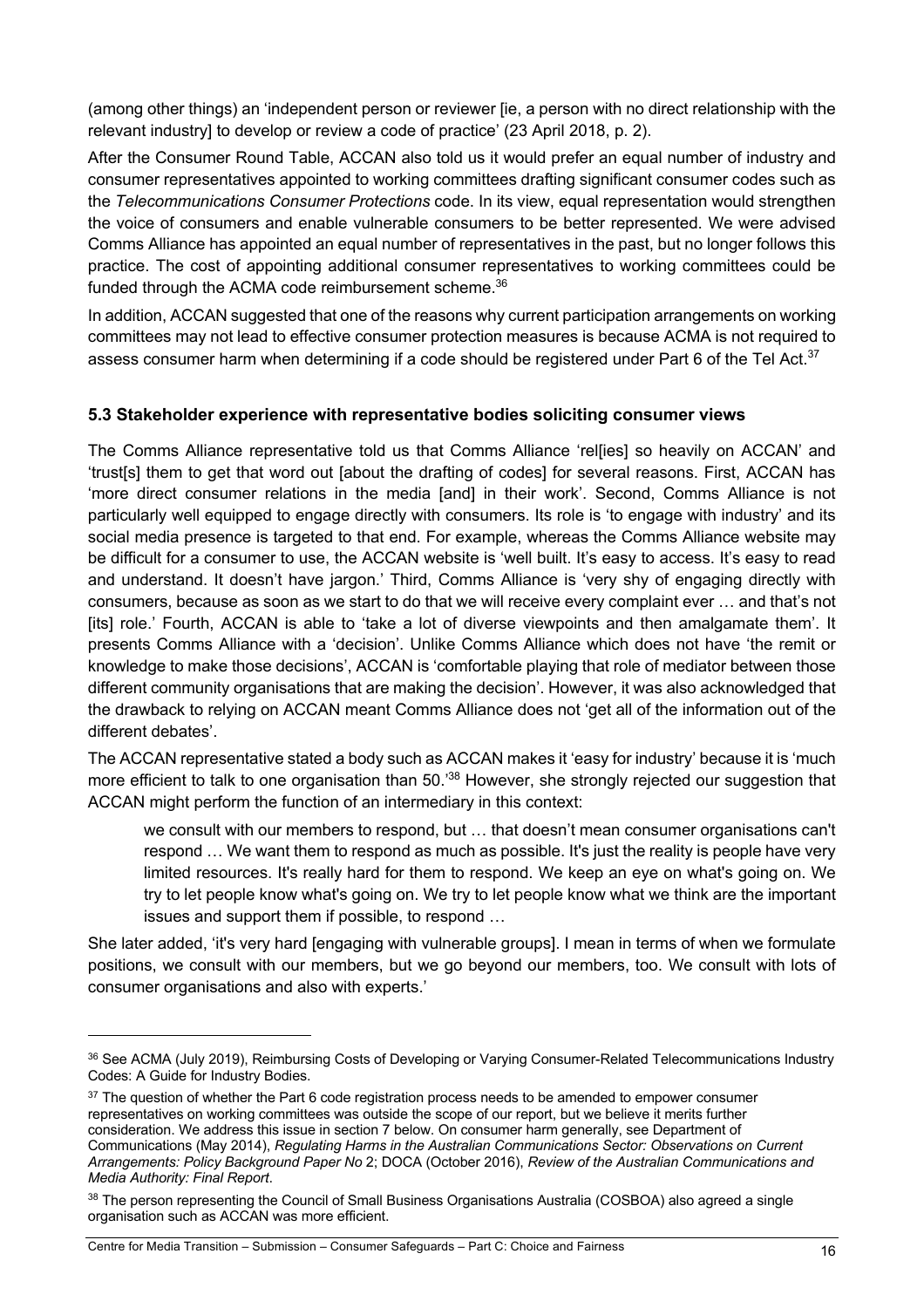Nevertheless, the representative from the Consumer Action Law Centre (which represents 'vulnerable consumers and those experiencing disadvantage' and is a member of ACCAN) stated industry does view ACCAN as a 'funnel'. She said, 'We've felt that we've had trouble sometimes in providing direct feedback on that to the industry body, even when they have asked for public submissions, for example, on public consultation.' She also observed:

ACCAN does a really good job of bringing together everyone's views, but they also have to bring them together into one cohesive view, so if other groups were more permitted by the industry to be involved from the earlier – from the start, then there probably would be a wider diversity of views and maybe particularly from vulnerable people …

Other representatives of consumer organisations (all of whom were members of ACCAN) suggested ACCAN was successful because it could be 'trusted' to accurately represent the views of their members to Comms Alliance. ACCAN was also seen as particularly useful because it created a 'space' where 'a lot of different organisations but with similar issues … could compare notes'. The CWA representative stated, 'the actual gathering together of people not only adds weight to their voices, but it also provides a better space to bounce those ideas around.' Similarly, it is much easier for industry 'outsiders' to approach ACCAN. As one representative said, 'industry fragmentation, the code, the regulatory fragmentation is a huge part of the problem and it burns off probably more than everybody'.

### **5.4 Observations on achievements and failings in current engagement practices**

Our review of participant views enables us to draw some conclusions about the performance of engagement practices undertaken for Part 6 consumer codes, even though problems in accessing data prevents us from making any comprehensive assessment.

In general, the following aspects appear to be particular problems encountered in public engagement on telecommunications consumer codes.

- **Missing stakeholders.** Consumer, industry and government representatives all acknowledged that stakeholders from some communities have been missing from consumer engagement activities. As well as vulnerable communities like homeless individuals and women escaping domestic violence, they include stakeholders such as small businesses and individuals residing in regional, rural and remote areas of Australia who are missing from industry public engagement exercises. They do not participate even though they have 'information [known by them] about impacts, problems, enforceability, contributory causes, [and] unintended consequences<sup>39</sup> of rules proposed by industry that affect them. Similar problems have been experienced in other industries and other jurisdictions, as we discuss at some length in our report.<sup>40</sup> In addition, it can be difficult to obtain participation from 'the average consumer'. Instead, Comms Alliance has relied on representative bodies.
- **Reliance on written submissions**. These missing stakeholders confront a number of barriers to participation, including technical complexity and motivational barriers such as competing demands for their time and attention, distrust of the rule-maker and cynicism about the likely effect public engagement will have on the final outcome. However, one of the most significant barriers is a lack of awareness about the opportunities to submit written comments. As noted in section 4.12(i) above, Comms Alliance publicises invitations to make written submissions via different means, and relies on ACCAN to consult its members, but many individual consumers and citizens, including those living in regional, rural and remote areas, are unlikely to know who Comms Alliance is.

<sup>39</sup> Cynthia R Farina, Mary Newhart, Josiah Heidt and CeRI, (n 34) 148.

<sup>40</sup> See pp 72-80 of *Responsive Engagement*.

Centre for Media Transition – Submission – Consumer Safeguards – Part C: Choice and Fairness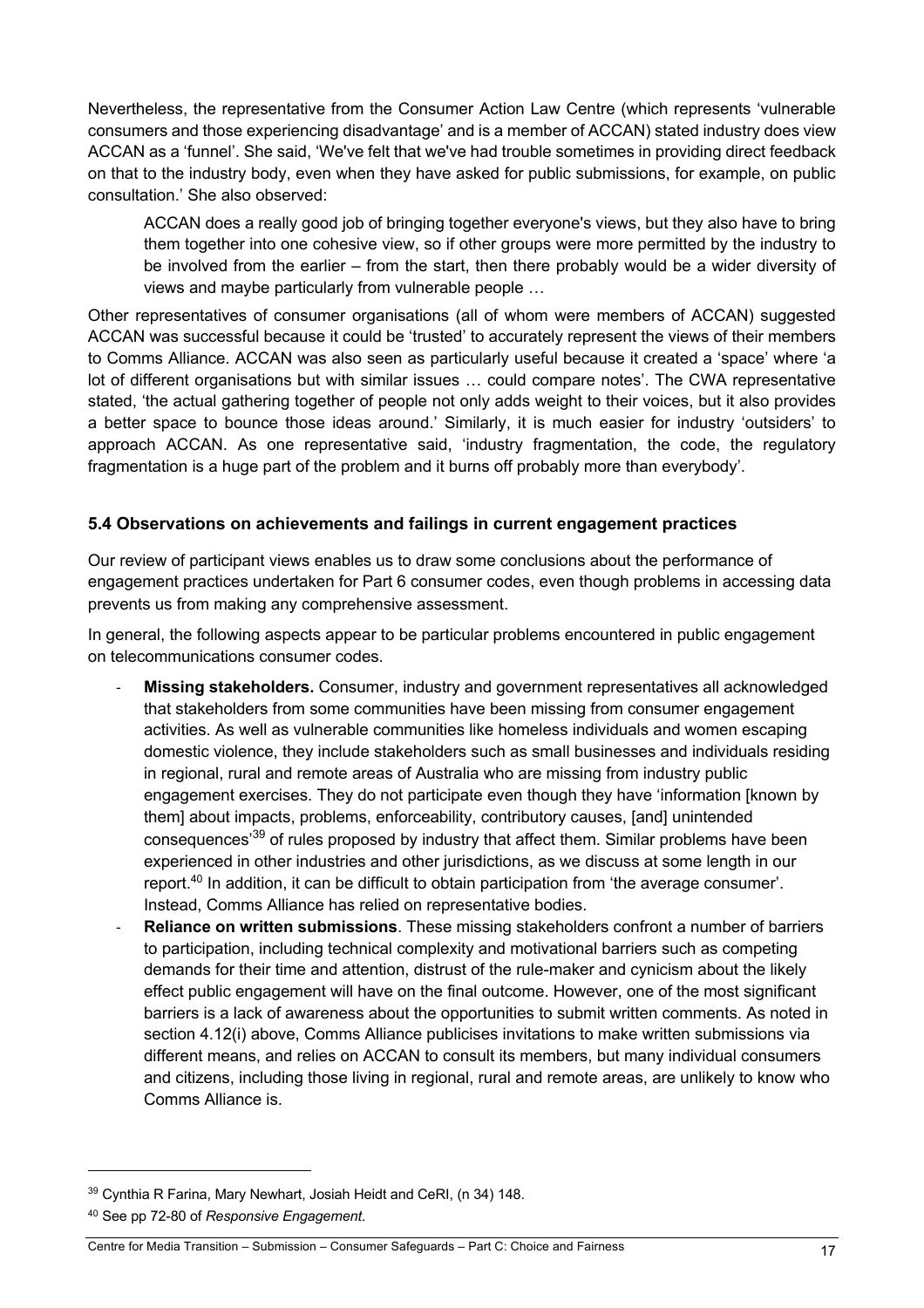- **Timing.** Consumer representatives emphasised that public consultation often occurs too late, especially if Comms Alliance and other schemes are genuinely interested in reaching vulnerable people and obtaining 'a wider diversity of views'. For consumer representatives, earlier involvement had the advantage of increasing the likelihood that relevant issues were brought to the fore; creating trust and making the rule-making process more credible.

The following aspects appear to enhance the prospects of consumer-focussed outcomes.

- **Multiple engagement practices**. In addition to three mechanisms considered in some detail in sections 5.1-5.3 above, Comms Alliance has used a number of other engagement practices on an ad hoc basis and appears to be open to considering other options. This is important in avoiding the situation that arises with broadcasting codes where often the single engagement opportunity constitutes written submissions on draft code amendments posted on an industry website. That approach exacerbates the problems associated with barriers to participation and with consultation commencing too late in the code development cycle.
- **Working committees**. Among the 20 schemes we examined, the formation of working committees was the only example we could find of the more comprehensive engagement practices described by leading regulatory scholars Rowe and Frewer as 'participatory', meaning a two-way practice that differs from the one-directional nature of 'communication' or 'consultation' activities.<sup>41</sup> Comms Alliance has used this mechanism far more widely that other industry schemes, and while some reservations have been expressed by consumer groups, the inclusion of consumer representatives on working committees appears to lift the telecommunications consumer codes above others in terms of meaningful consumer input.
- **An active consumer body**. The role of ACCAN as an organisation funded to participate in telecommunications consumer code development is another distinguishing aspect of the telecommunications sector. This allows for the time commitments involved in participating in working committees, but more generally, the membership base of ACCAN means it can draw on diverse consumer experience, in some cases offering the only way of addressing participation barriers.

## **6. Measures to assist consumers**

In this section we offer some recommendations on how engagement practices could be improved. The 14 recommendations are taken directly from Chapter 6 of our report, where they are all explained in more detail. As these comments are based on the findings of research that includes industry schemes other than Comms Alliance, some are more relevant than other to the terms of the Consumer Safeguards review. For example, Recommendations 13 and 14 relate specifically to the circumstances that could arise if a 'Converged Communications Act' is developed, and are not addressed further in this submission. However, we reproduce all of our recommendations here because the Consultation Paper indicates that the Department is specifically interested in the 'post-2020 environment'. Aspects of communications convergence, as well as the need to seek, where possible, efficiencies in regulatory practices of related sectors, means that a coordinated approach may be of more value than a strictly segmented approach.

**Recommendation 1: Industry schemes could consider adopting the following range of measures to facilitate the participation of consumers and citizens in their rule-making processes:**

<sup>41</sup> These terms are defined on p. 13 of *Responsive Engagement*, based on Rowe and Frewer (2005). In Chapter 4, we review this and other approaches; propose a variation to Rowe and Frewer's scheme; and classify the engagement mechanisms we observed in the Australian communications industry schemes. See Rowe, G. & Frewer, L.J. (2005), 'A typology of public engagement mechanisms', *Science, Technology & Human Values*, vol. 30, no. 2, pp. 251-290.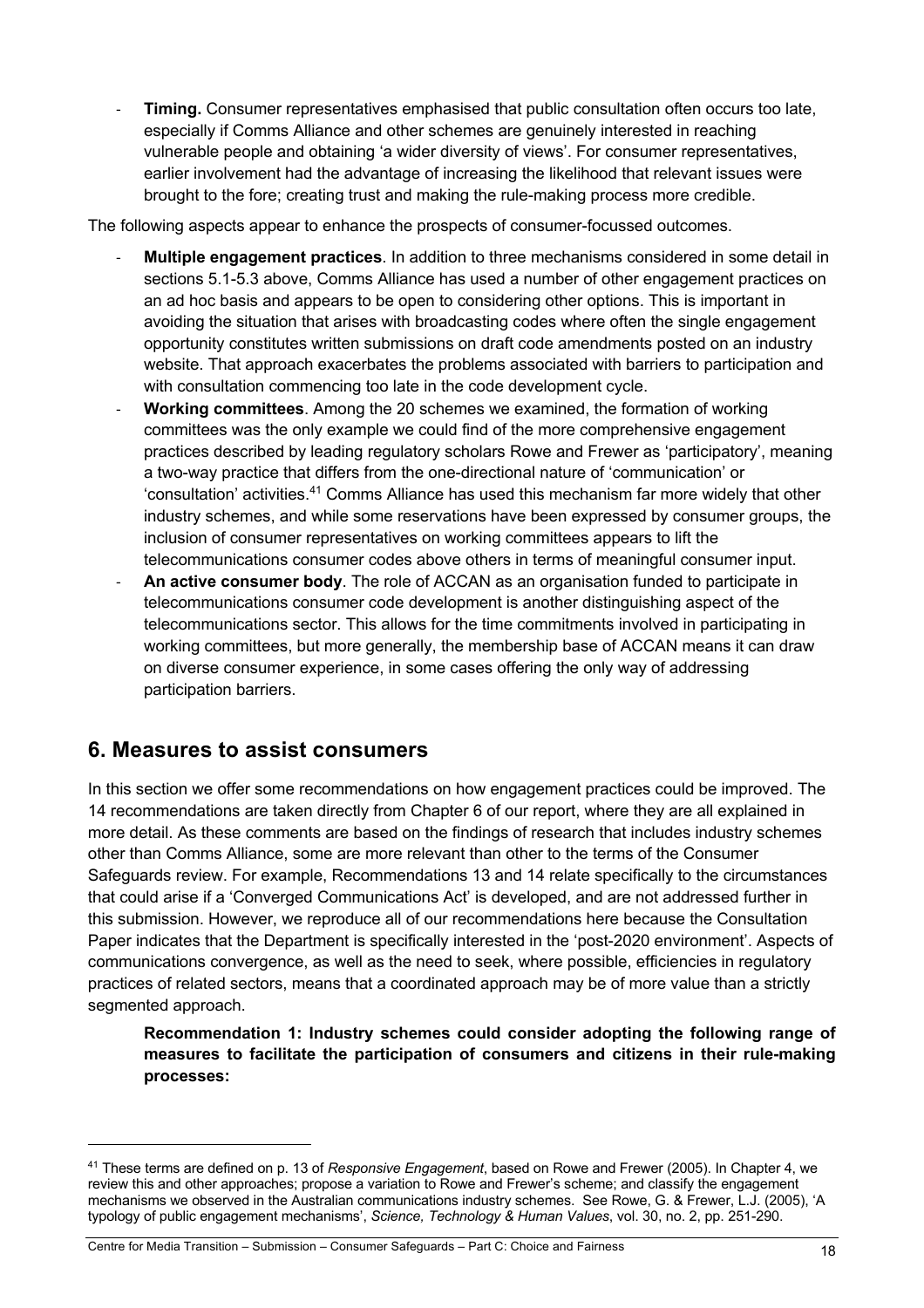- **publishing all consultation documents on a single website hosted by a government regulator such as ACMA which should also publicise these engagement opportunities (via its communication channels)**
- **issuing marked-up (redline) versions of proposed rules**
- **publishing statements explaining how consultation processes have shaped the rules they have adopted and writing directly to individuals explaining if their comments were accepted or rejected, and if rejected, why**
- **involving consumers and citizens during the 'formative stage' of rulemaking by seeking their input into issue papers, including the formulation of any questions they pose**
- **soliciting customer participation by advertising opportunities to comment on draft rules in bill messages and/or via email**
- **using information layering and plain English explanations of terminology.**

**Recommendation 2: If industry schemes experience difficulties reaching a critical mass of individual consumers or citizens, they could tailor their consumer and public engagement practices so that an adequate range of consumer and citizen views is solicited.**

**Recommendation 3: Industry schemes could provide consumer and public interest organisations with easily accessible, plain English summaries of proposed rules and related background for distribution to consumer and citizen stakeholders.**

**Recommendation 4: Industry schemes could develop libraries of submissions made by consumer and public interest organisations, and a regulator such as ACMA or the eSafety Commissioner could develop an electronic repository, accessible by all industry schemes, of submissions made by consumer and public interest organisations.**

**Recommendation 5: Industry schemes could seek the input of consumer and public interest organisations during the 'formative stage' of rule-making by seeking their input into issue papers, including the formulation of any questions they pose.**

**Recommendation 6: Schemes could make greater use of surveys and focus groups, compensating participants for their time, and consider making use of citizen juries and/or deliberative polling.**

**Recommendation 7: All industry schemes could consider appointing consumer and public interest representatives to their working committees when drafting and/or revising rules with a significant impact on consumers and citizens.**

**Recommendation 8: Industry schemes could seek to engage consumer and public interest organisations when they identify and frame issues.**

**Recommendation 9: All industry schemes should (at an absolute minimum) be expected to publish their rules in draft and provide consumers, citizens and related organisations with an opportunity to make written submissions.** 

**Recommendation 10: The legislative frameworks that underpin co-regulatory rule-making in the media, online and telecommunications sectors should be harmonised through the setting of standard, minimum requirements for consumer and citizen consultation.**

**Recommendation 11: When developing codes of practice under a co-regulatory legislative framework, industry schemes could seek to build on the input from representative bodies by conducting some form of direct engagement with consumers and citizens where this might address known gaps in representation.**

**Recommendation 12: The extensiveness of industry public consultation for co-regulatory codes should turn on the impact the proposed rules are likely to have on consumers and the wider public; ACMA could set expectations of industry to assist in this.**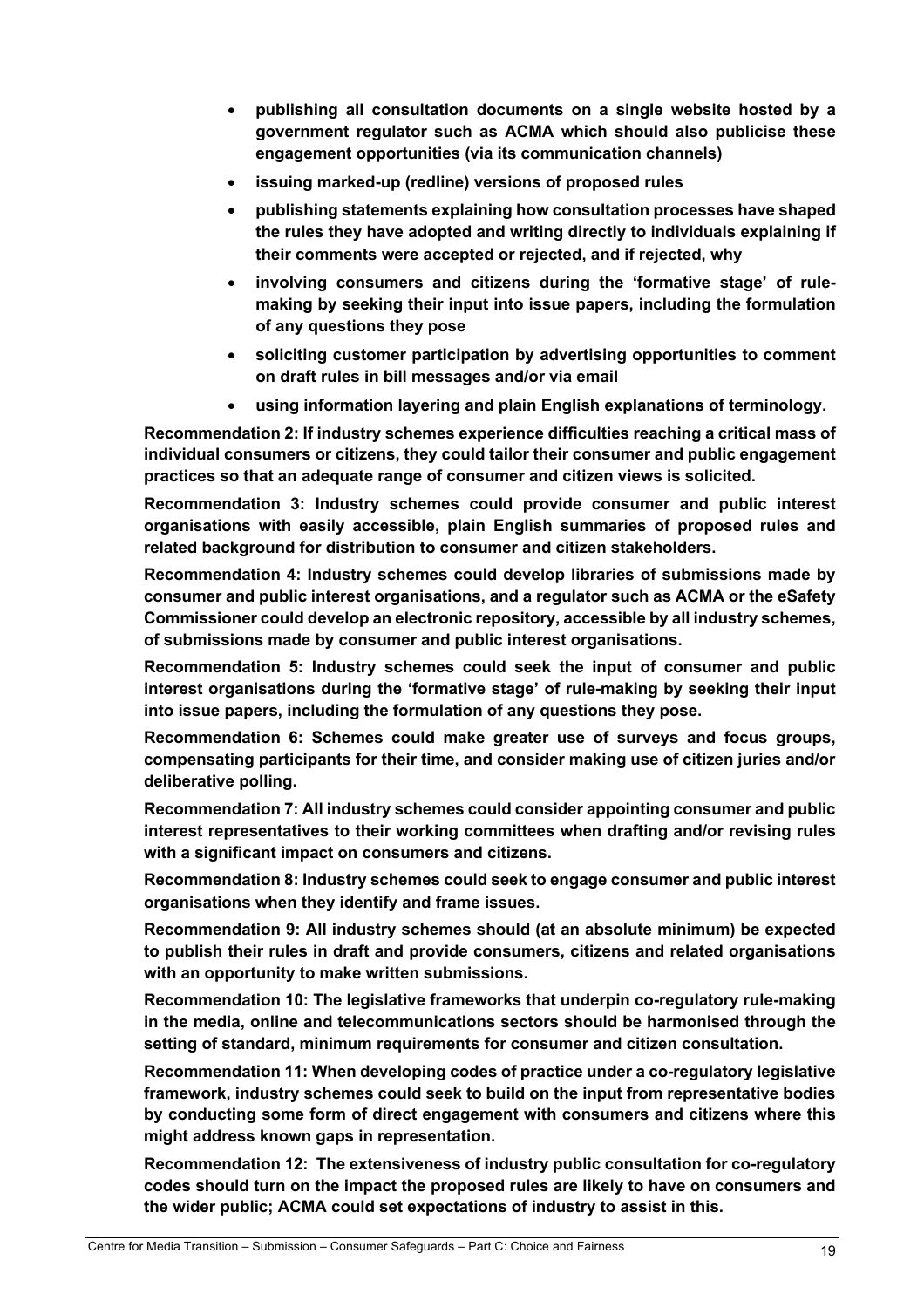**Recommendation 13: ACCAN's remit could be expanded to include customer-related aspects of content service provision; the Government should then provide ACCAN with the additional funding it needs to perform this new function.**

**Recommendation 14: ACCAN's remit could be expanded or a similar body could be funded to provide representation of citizen interests in the communications industry, including in their interaction with digital platforms.**

Please also note that in a submission to the Department earlier this year, we suggested the proposed Digital Technology Hub (DTH) could play an important role in overcoming the lack of awareness barrier we identified in our research. For example, it could have a dedicated webpage that highlighted opportunities for citizens and consumers to participate in industry engagement exercises, including opportunities to submit written comments, along with some information about the particular scheme that is undertaking the engagement activity. Information included on the DTH would reinforce efforts already being made by industry and by a government regulator. As we explain in *Responsive Engagement*, encouraging greater consumer and citizen engagement by reducing barriers to participation is desirable because it is said to make industry regulation more responsive and effective.

# **7. Applying these findings to the issues raised by Proposal 2 in the Consultation Paper**

While the issue of consumer engagement in industry rule-making was the subject of the research we conducted in 2018 and 2019, we draw on this and other experience in private practice, advocacy, research and teaching in commenting on the following related issues raised in the Consultation Paper.

As a general comment, we support the Department's objective for 'strengthening the self-regulatory framework to set tighter parameters around the industry code making process' (p. 24).

For convenience, we reproduce here Proposal 2, the principle supporting it, and the issues on which the Department seeks comment.

## **Proposal 2**

### **The telecommunications consumer protection rule-making process should be reformed to improve its effectiveness.**

The industry code-making process could be strengthened. For example:

- o the triggers for ACMA to request and/or register a code could be changed
- o more flexibility could be provided to ACMA in setting timeframes for code development
- o the test for code registration could be strengthened
- $\circ$  the period of time a code must be registered before ACMA can request that code deficiencies be remedied could be reduced; and
- $\circ$  ACMA could be given the ability to make a standard where no code had been requested or an existing code found to be deficient.

Alternatively (or in addition), ACMA or the Minister could develop essential consumer protection rules through direct regulation.

> $\circ$  Industry codes would continue to be used, but would focus on providing guidance to industry on secondary, process and technical matters.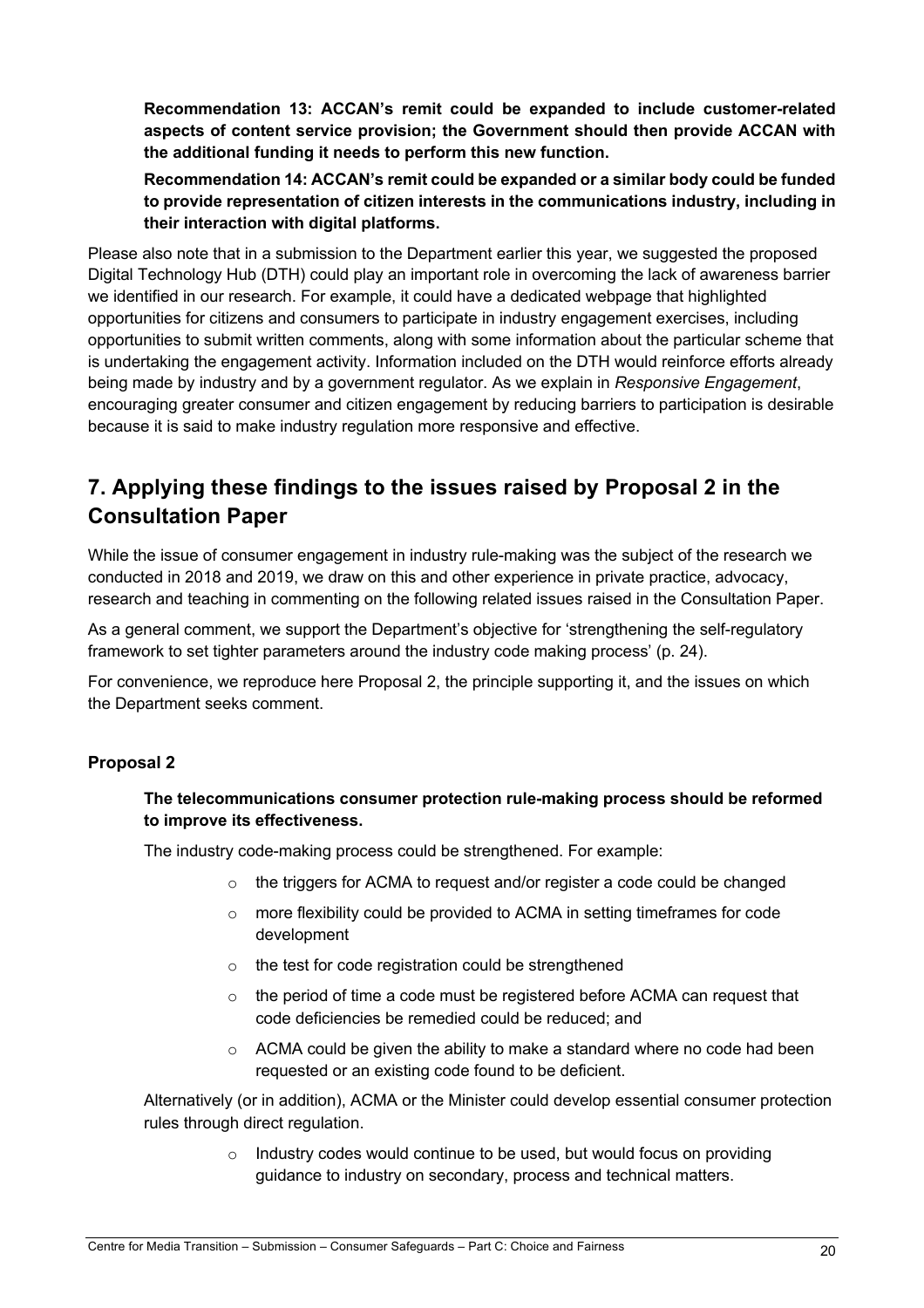#### **This proposal is based on the following principle:**

**Principle 3**: The rule-making process should be timely, efficient, enable a wide range of views to be considered and produce clear, targeted rules.

> The rule-making process will be less effective if it is unable to address emerging issues quickly, is overly burdensome for participants, and is unable to effectively balance/resolve contested issues and provide clarity for industry and consumers.

#### **Issues for comment**

1. What role should direct regulation, industry codes and guidelines play in a revised safeguards framework?

Our research on consumer engagement in Tel Act Part 6 code development is the only comprehensive review of this aspect of communications co-regulation in Australia. It builds on an earlier study by one of the authors examining the circumstances in which industry rulemaking is likely to meet the internationally recognised conditions of responsiveness.<sup>42</sup> Our findings published in *Responsive Engagement* demonstrate that, compared to other industry schemes in the communications sector, Comms Alliance has performed well in involving consumers in code development in ways that are not perfunctory or short-lived. In this respect, it is a contrast to the experience in code development under Part 9 of the BSA. Nevertheless, commentary in the international literature and the comments of consumer and government stakeholders in our research suggest that in future, consumer engagement should – at the very least – be nothing less than what has been conducted by Comms Alliance (and its predecessor ACIF) to date. Indeed, although other schemes are in greater need of improvement, there are still areas (as indicated above) in which consumer engagement in Part 6 code development could and should be enhanced.

It also needs to be recognised that a significant level of investment is required to maintain current levels and to promote responsiveness. Responsive engagement can be expensive and time consuming, and a decision by government to maintain the current direction with coregulation would also require a commitment to meet these costs or to continue to support the funding of them via charges placed on telecommunications carriers.

In our view, on most aspects affecting consumer choice and fairness, the public interest will be better served by a renewed commitment – including an enhanced financial commitment – to responsive co-regulation, rather than by reverting to direct (government) regulation. While there will always be a need for some matters to be the subject of government intervention, direct regulation rarely provides opportunities for consumer engagement that are superior to those used by Comms Alliance. While there are some shortcomings in the design and application of Part 6 of the Tel Act, Part 6 (as implemented by Comms Alliance and ACMA in practice) provides the opportunity for public and consumer engagement in the shaping of rules, not just an opportunity to comment on industry plans. In short, it offers consumers a 'seat at the table' that is rarely provided, even by government.

Co-regulation is commonly justified on the basis that it creates opportunities for better targeted rules, and better rules are said to lead to better regulatory outcomes. Co-regulation creates opportunities for better targeted rules because it allows government to draw on greater expertise and access specialist information and resources. Greater expertise and specialist information and resources are usually associated with industry input and the desirability for

<sup>42</sup> Lee, K. (2018), *The Legitimacy and Responsiveness of Industry Rule-Making*, Hart Publishing, Oxford, UK.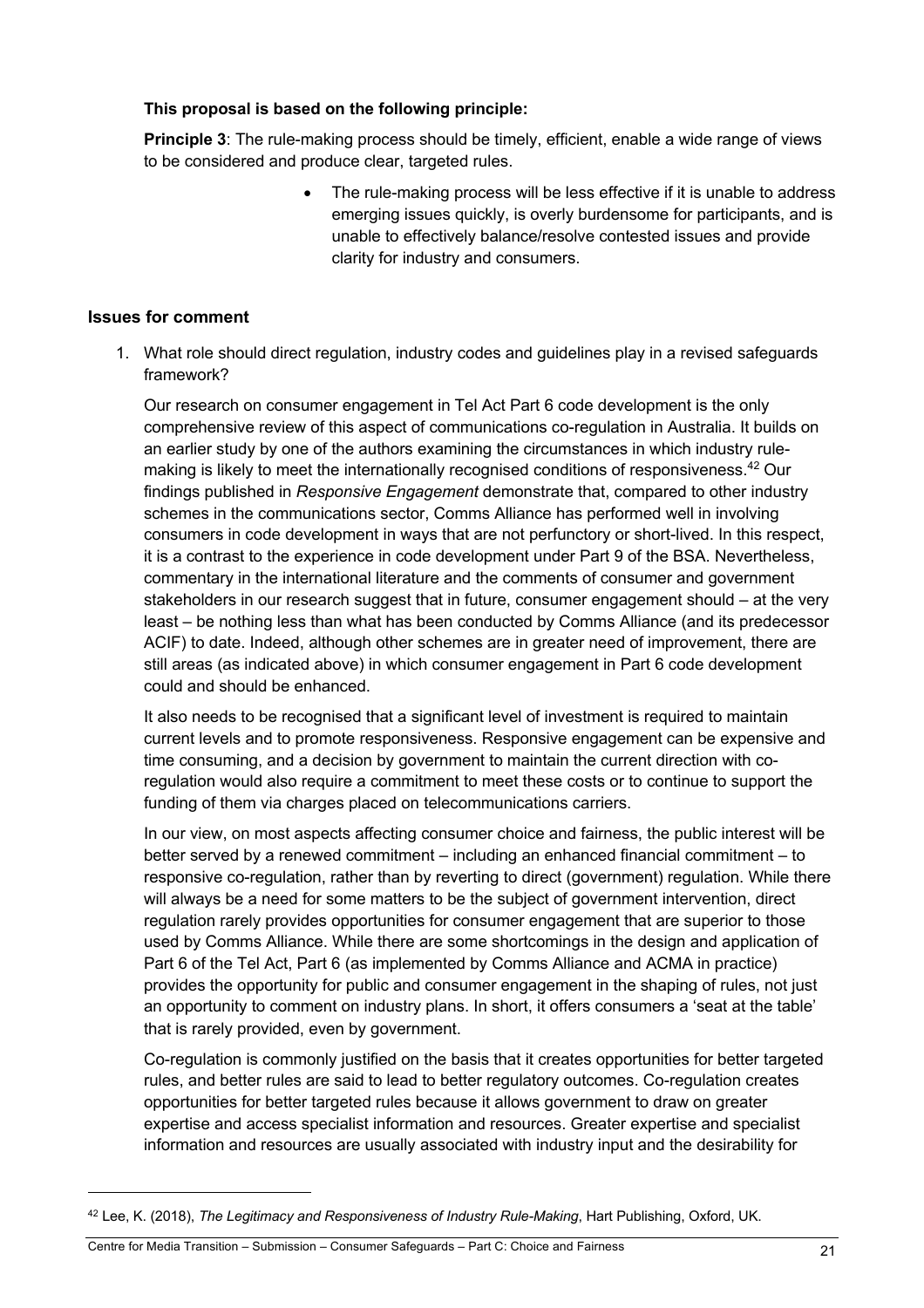regulatory solutions that are grounded in industry practice. However, capturing consumer and public input is equally valuable. This point is illustrated in the case studies provided in the previous work of one of the authors in relation to *Industry Code ACIF C625: Information on Accessibility Features for Telephone Equipment Code (2005)*:

The central issue involved the information equipment suppliers had to provide. Its resolution turned to a significant degree on the information people with disabilities needed to assess if phone equipment was appropriate for their particular circumstances. All consumer and disability representatives were knowledgeable about those issues and could draw on developments in the UK and elsewhere. One had involvement with Cost 2019, a European Community-funded project which among other things, considered accessibility features and telephone equipment. Another was trained electronics engineer with over 10 years' work experience modifying electronics equipment for individuals with physical disabilities. The third representative co-wrote an extensive report on accessibility features in 1998. As one consumer and disability representative stated, with some exceptions, equipment manufacturers were the ones lacking knowledge of the issues surrounding disability.<sup>43</sup>

This example shows the potential offered by responsive forms of co-regulation, where experienced consumer representatives are directly involved in rule formation. It is a potential unlikely to be met by alternative forms of government regulation.

We offer this view on the desirability of a co-regulatory environment noting that we are addressing only its rule-making aspect, and that there are other aspects of co-regulation (eg, those relating to enforcement) under consideration in this review, which may affect overall conclusions about the mix of regulatory approaches. We also note that voluntary instruments such as guidelines may be effective in relation to some matters, other than those dealt with in the TCP Code and other consumer codes, which require a coordinated and consistent industry approach.

- 2. How could the code-making process be strengthened to improve consumer outcomes and industry compliance?
	- a. Based on our research, we propose that the Tel Act be amended to set a new objective for industry bodies to engage comprehensively with the public, especially in circumstances where there is likely to be widespread application or significant consumer impact. While Comms Alliance has performed well in deploying mechanisms such as working committees that include consumer representatives, the legislative framework should provide a surer footing for individual consumers to be involved in developing rules that directly affect them and should encourage the exploration of new forms of engagement that address known participation barriers. The Tel Act also needs to be adapted to further assist the work of consumer representatives who already participate in the Part 6 process.
	- b. To support these objectives, the statutory criteria for registration of a consumer code under Part 6 should be varied to require ACMA to be satisfied that certain minimum engagement levels have been reached (except in the case of minor modifications to existing codes). These minimum requirements could include the following:
		- i. the extent of public and consumer consultation must reflect the likely impact of the proposed rules on consumers and the wider public
		- ii. the industry body has consulted at least one representative consumer organisation early in the code development/review process (ie, at the issues-

<sup>43</sup> Ibid 112.

Centre for Media Transition – Submission – Consumer Safeguards – Part C: Choice and Fairness 22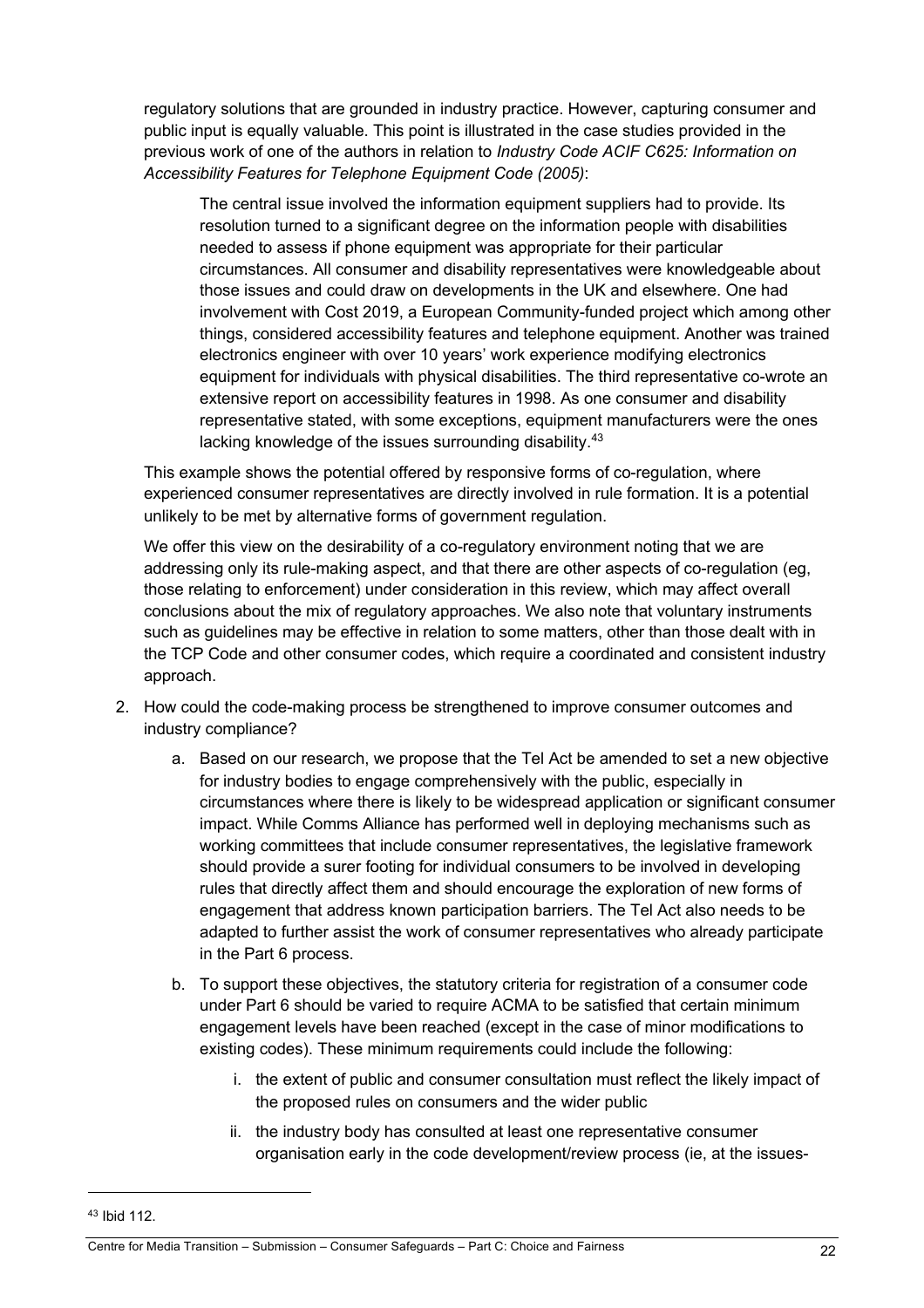gathering stage) and has appointed consumer or public members to a working committee to draft the code

- iii. the industry body has published an issues paper before issuing draft rules/variation, to allow for public comment at two stages; and
- iv. the industry body has made reasonable efforts at inclusivity and addressing participation barriers in its engagement practices.
- c. In addition to these minimum requirements, the Tel Act should give the ACMA powers to specify the mechanisms of engagement industry bodies should use in specific circumstances. In section 6 above we present various specific proposals for enhancing engagement activities (eg, using focus groups or round tables to elicit responses on complex issues; issuing marked-up versions of code revisions). Some of these could be included in the set of measures considered by the ACMA. A more general requirement could be that consultation documents of an industry body are deposited with the ACMA or another communications hub so there is a central point for communications industry consultation.
- d. Related to these aspects of code registration, the Consultation Paper (p.15) notes that 'the test for registering codes is low and subjective' and that the current legislative provisions might prompt ACMA to make an overall decision on the code when there might be a need for amendments/improvements to specific provisions. On p.24 it proposes new provisions 'specifying that ACMA must refuse to register sub-optimal codes or code provision(s), and can require changes to sub-optimal provisions, for example, to address consumer concerns or lack of clarity in provisions' and 'providing a higher threshold for code registration beyond providing "appropriate community safeguards"'. We agree with these comments and suggest that the test, at least for consumer codes, requires that the ACMA be satisfied that the code will improve consumer outcomes (eg, by having a material effect in addressing consumer harms or by enhancing consumer safeguards).
- e. In our view, the Tel Act should also be varied to allow public and consumer members of a working committee to present to the ACMA, collectively, an alternative version of the code for registration, in circumstances where agreement has not been reached by the committee despite the good faith efforts of working committee members. A more farreaching proposal is for the Tel Act to give consumer organisations that meet certain criteria the power to develop consumer codes and to seek registration by the ACMA. Under this scenario, it would be consumer organisations that would have an obligation to promote and manage engagement in code development, and the ACMA would need to gauge the impact on suppliers before making a decision to register the code. This approach might be particularly suited to some aspects of consumer protection that would benefit from a consumer-driven approach, and would help to provide incentives for industry to address the areas of concern raised by consumer representatives.
- f. Finally, the Consultation Paper (p.14 and p. 24) notes the length of time taken to develop some codes and contemplates this as a reason for moving to government regulation. In our view, delays in code development should be addressed by placing an obligation on ACMA to monitor working committee progress and a power to impose its own deadlines if milestones set by the working committee are not met. Problems with time management should not be a reason to revert to government regulation without adequate exploration of possible measures that incentivise all parties to conclude code development in a timely fashion. As mentioned in 1 above, co-regulation provides opportunities for consumer engagement that are in most cases superior to direct regulation.